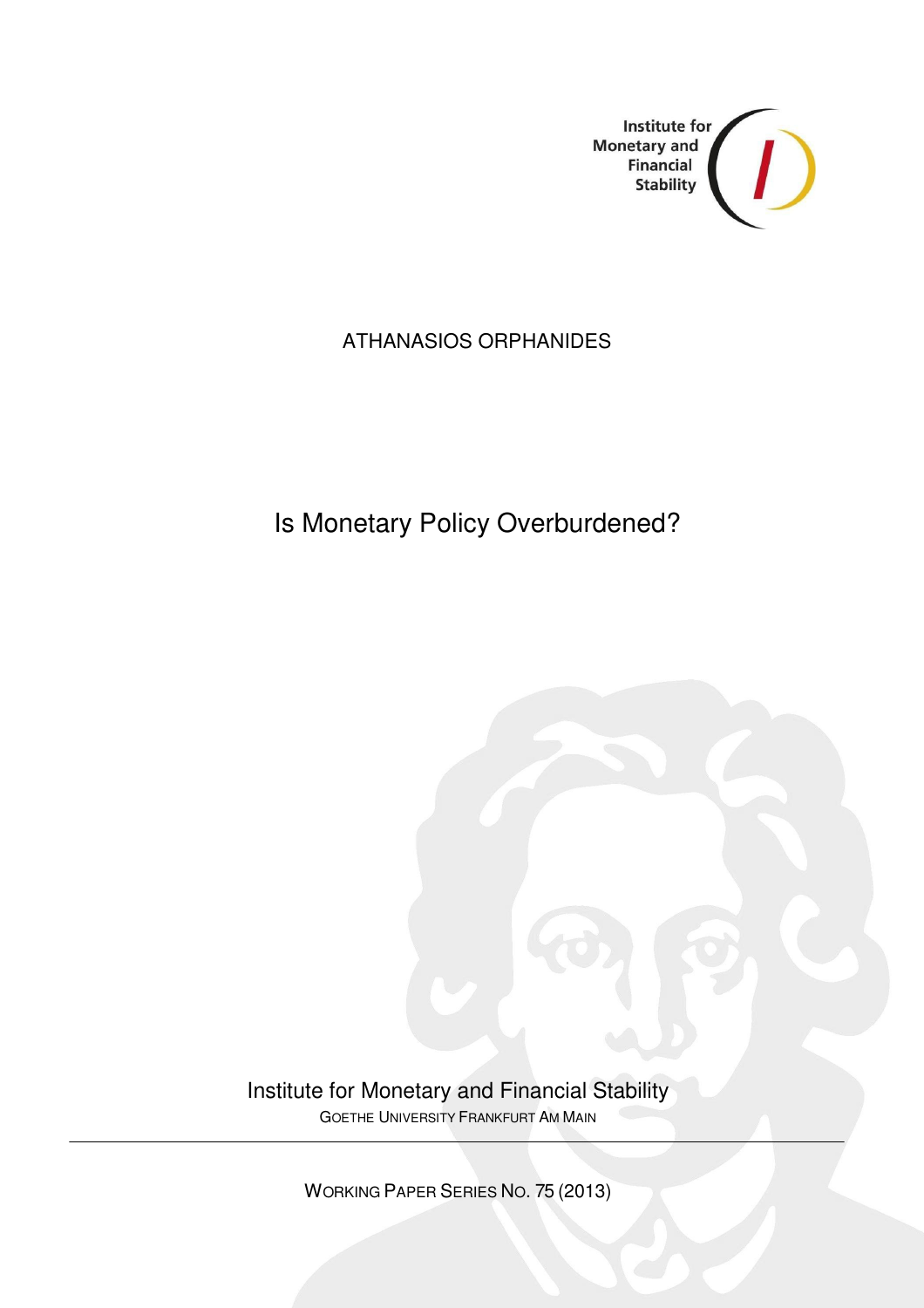Institute for Monetary and Financial Stability Goethe University Frankfurt House of Finance Grüneburgplatz 1 D-60323 Frankfurt am Main www.imfs-frankfurt.de **|** info@imfs-frankfurt.de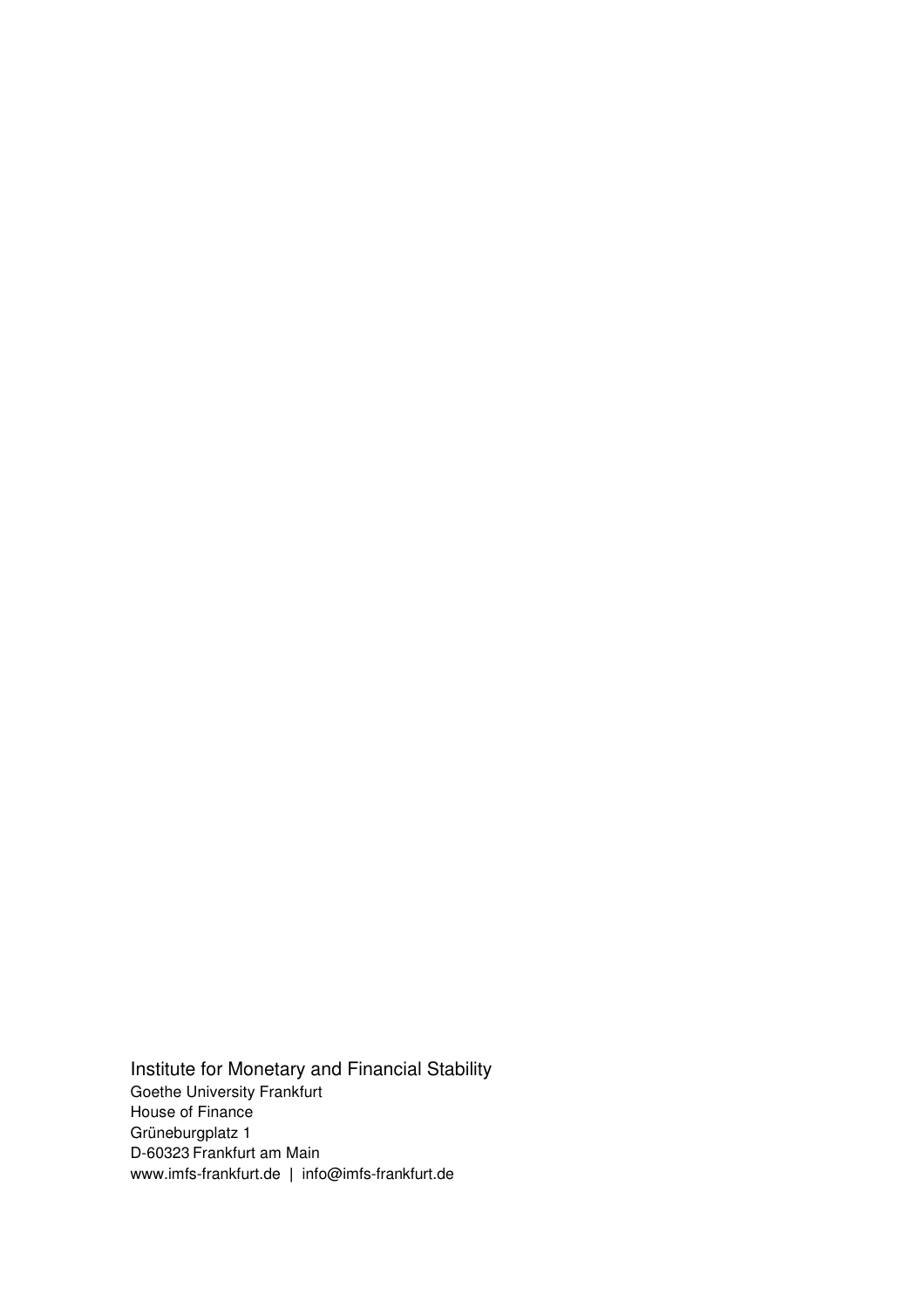# Is Monetary Policy Overburdened?

Athanasios Orphanides<sup>∗</sup> **MIT** 

September 2013

#### Abstract

Following the experience of the global financial crisis, central banks have been asked to undertake unprecedented responsibilities. Governments and the public appear to have high expectations that monetary policy can provide solutions to problems that do not necessarily fit in the realm of traditional monetary policy. This paper examines three broad public policy goals that may overburden monetary policy: full employment; fiscal sustainability; and financial stability. While central banks have a crucial position in public policy, the appropriate policy mix also involves other institutions, and overreliance on monetary policy to achieve these goals is bound to disappoint. Central Bank policies that facilitate postponement of needed policy actions by governments may also have longer-term adverse consequences that could outweigh more immediate benefits. Overburdening monetary policy may eventually diminish and compromise the independence and credibility of the central bank, thereby reducing its effectiveness to preserve price stability and contribute to crisis management.

KEYWORDS: Global financial crisis, monetary policy real-time output gap, fiscal dominance, financial stability, central bank independence.

JEL Classification: E50, E52, E58.

<sup>∗</sup>This paper was presented at the Twelfth BIS Annual Conference, Navigating the Great Recession: what role for monetary policy? Lucerne, 20-21 June 2013. I would like to thank Charlie Bean, Claudio Borio, Niall Ferguson, Kristin Forbes, Jeff Fuhrer, Greg Hess, Geoff Tootell, and Simon van Norden for helpful suggestions and comments. Correspondence: MIT Sloan School of Management, E62-481, 100 Main Street, Cambridge, MA 02142. Tel.: +1-617-324-4051. E-mail: athanasios.orphanides@mit.edu.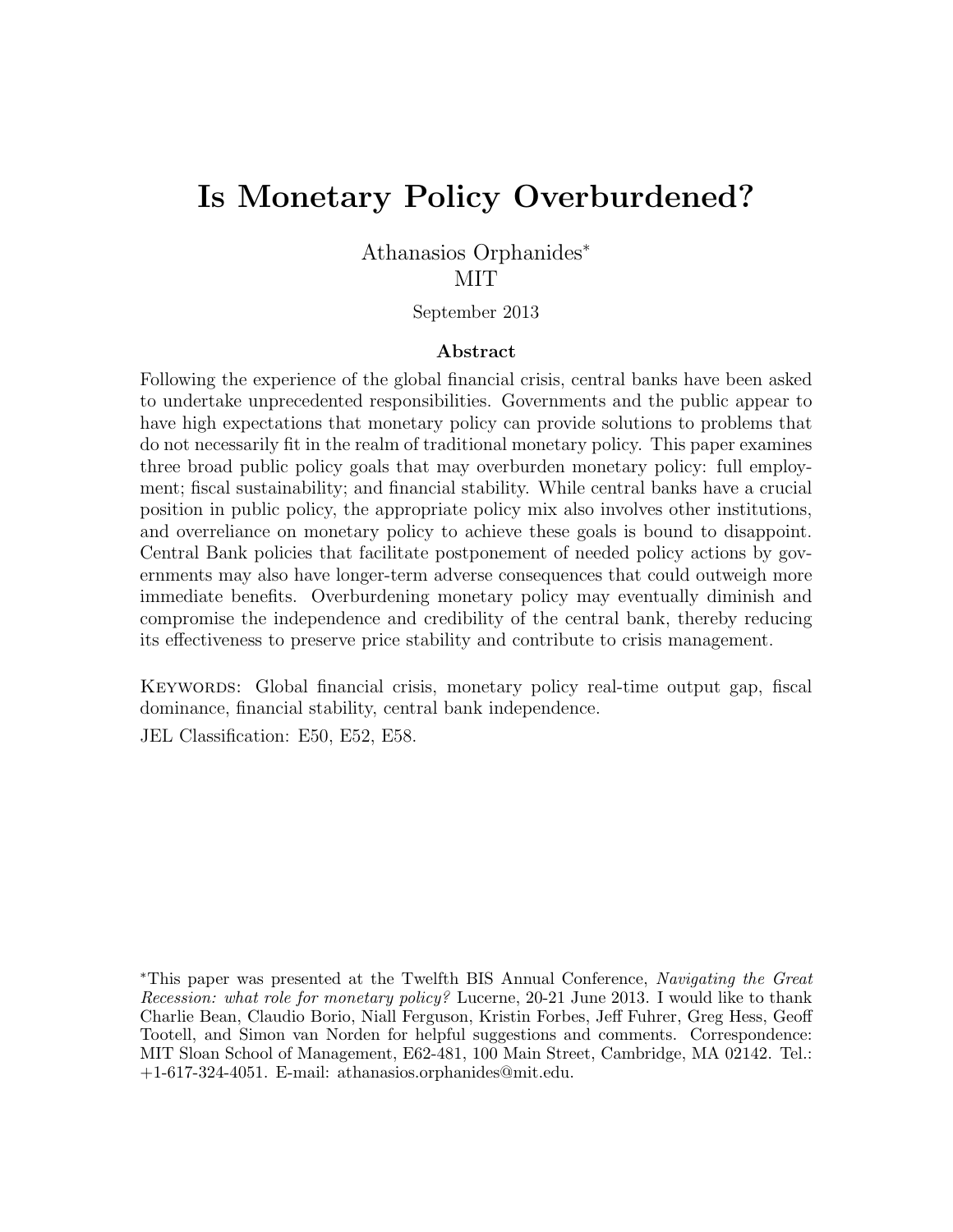### 1 Introduction

Following the experience of the global financial crisis, central banks around the developed world have been called to undertake unprecedented responsibilities, and governments have high expectations that monetary policy can provide solutions to numerous problems. To some observers, monetary policy is the "only game in town." Exceptionally low interest rates and unprecedented liquidity provision by major central banks for several years has eased the burden of adjustment following the crisis. But these policies do not come without potential costs. In a number of dimensions, monetary policy has become overburdened and is expected to achieve goals that do not necessarily fit in the realm of traditional monetary policy. Despite the crucial position central banks occupy in public policy, overreliance on monetary policy is bound to disappoint when the appropriate policy mix for successful resolution of challenges involves other public policies and institutions. Failing to appreciate the limits of what central banks can reliably do poses risks. Long-term adverse consequences could outweigh more immediate and more visible benefits. Careful intertemporal calculus is needed to assess the merits of continuing to overburden monetary policy going forward.

This paper looks at three issues that contribute to the overburdening of monetary policy beyond what ought to be understood as its primary goal—to preserve and defend price stability. The first of these public policy goals is the achievement of full employment and related nebulous concepts of real economic activity where outcomes over the past five years are deemed unsatisfactory in many economies. The second is the achievement of fiscal sustainability, facilitating the repair of public sector balance sheets over time. And the third is the continued preservation of financial stability, taking into account the weakened private sector balance sheets in many economies, and the need to strengthen banking sectors weakened by the crisis, worldwide. For each of these issues, apparent benefits and potential side effects of the unprecedented monetary policy that has been implemented over the past few years are discussed.

To assess whether monetary policy is overburdened requires an understanding of the primary task that monetary policy is entrusted to do. This is to achieve and maintain price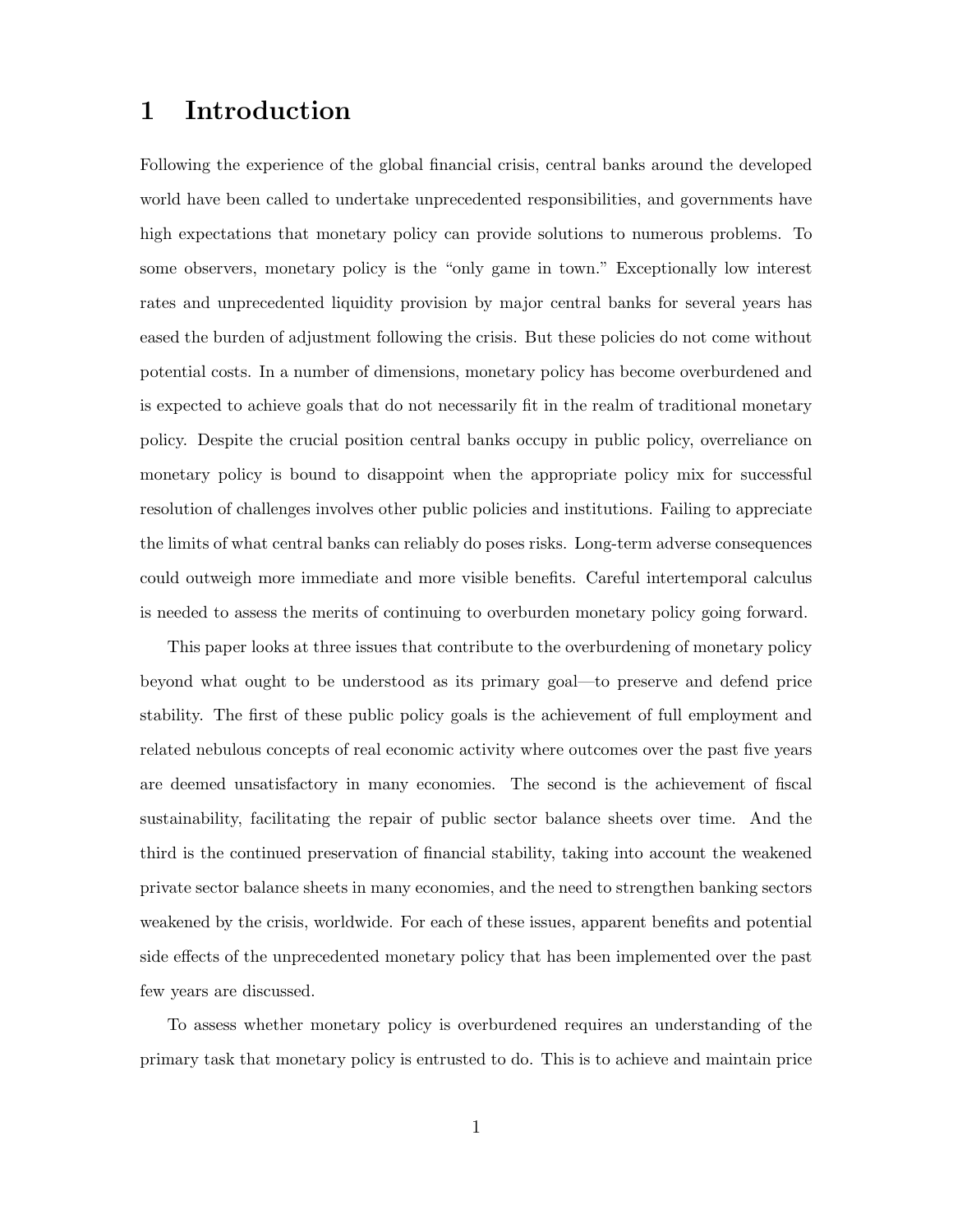stability over time. One metric for evaluating how significant the overburdening of monetary policy may become is framed in terms of the risk that current policies may threaten the central bank's ability to deliver on price stability in the future. There can be little dispute that the authority that controls the supply of the medium of exchange in any economy can also control the general price level over time and should be responsible for price stability. And yet, over the past century, a period when monetary policy has been practiced with a fiat currency, the record of central banks in achieving and maintaining price stability has been less than stellar. Episodes of deflation and inflation have been observed, undermining price stability and wrecking havoc on real economic performance in the process.

Before the crisis, a consensus had evolved on the main lessons from the previous experiences and on the basic features of what constitutes good monetary policy. Among major central banks, a convergence of practices had been broadly observed, and many of these features had been codified in the practice of inflation targeting (IT), a framework built to emphasize the primacy of price stability as a policy objective.

Placing price stability first helped central banks to depoliticize the monetary policy process and gain credibility as independent institutions, key elements that allowed central banks to contribute towards greater overall stability and effective crisis management. The success central banks had achieved in anchoring inflation expectations is what enhanced their flexibility to respond promptly and aggressively in crisis situations. In 2008 and 2009, such aggressive action by central banks averted a collapse of Great Depression dimensions. This was feasible precisely because there were few questions about the credibility of the central banks to maintain price stability. The crisis-handling episode highlighted the value of independent central banks focused on price stability.

Ultimately, overburdening monetary policy may lead to the repoliticization of central banking. As more responsibilities are allocated to the central bank, the incentives for political capture and misuse by governments increase. Overburdening monetary policy may eventually diminish and compromise the independence and credibility of a central bank, thereby reducing its effectiveness to preserve price stability and contribute to crisis management.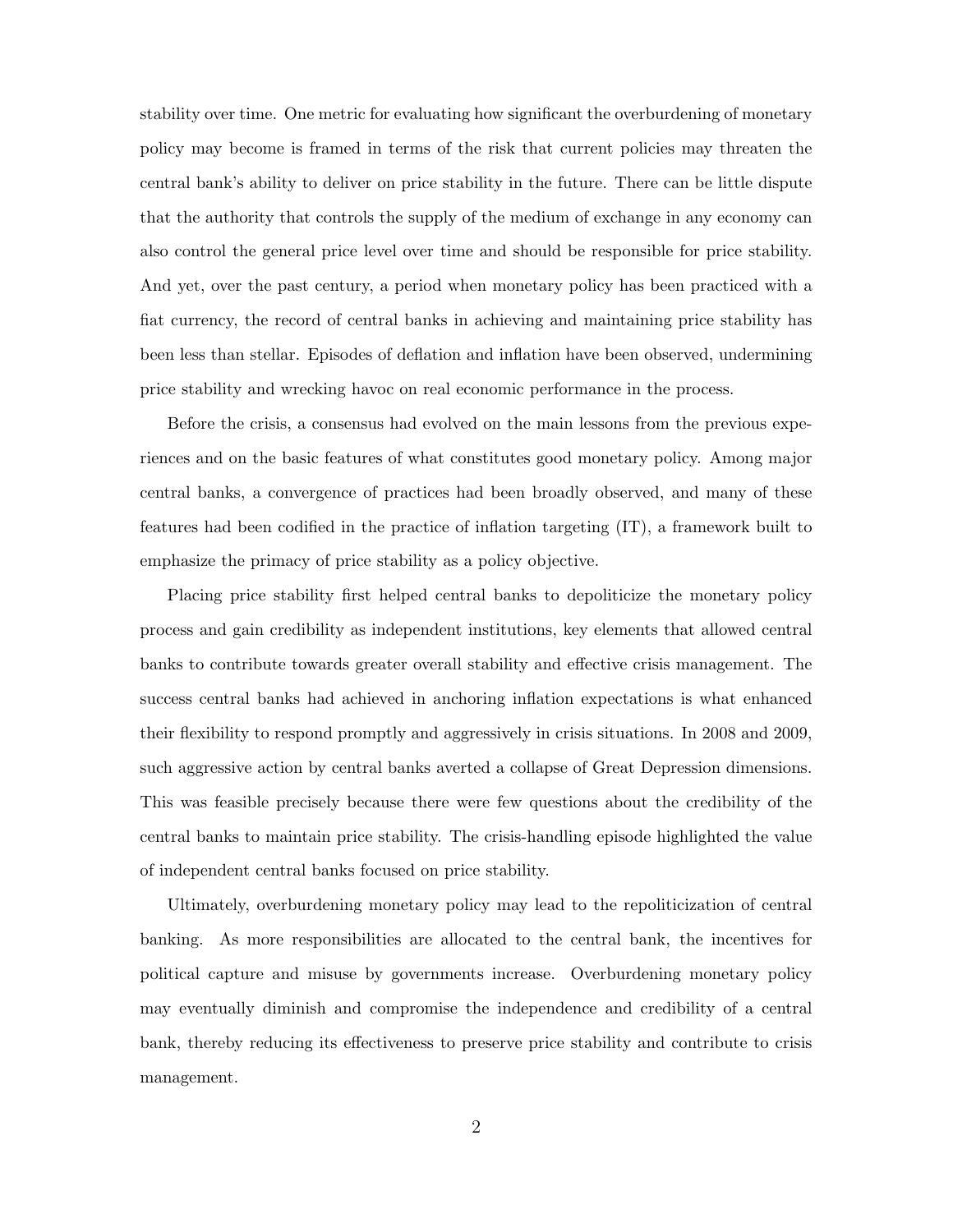## 2 Disappointing growth in the aftermath of the great moderation

A common thread that has raised expectations for monetary policy on a number of fronts can be identified with the disappointing growth following the first stages of the global financial crisis. In much of the developed world, economic activity seems anemic compared to the growth prospects the citizens in our democracies had become accustomed to before the crisis. Figure 1 compares real GDP for the United States, the euro area, Japan, and the United Kingdom to a trend fitted over a decade ending in 2007Q4. Six years after the turbulence of the summer of 2007, none of these economies has come even close to retracing the prosperous path suggested by the trend growth line prevailing before the crisis. Initial hopes of a V-shaped recovery were dashed long ago. More appropriate questions now seem to be how much lower the trend of output should be expected to be going forward and how many economies will join the "lost decade" or the "lost generation" club.

Following the great moderation era, expectations regarding what monetary policy can achieve in terms of both price stability and economic stability were extremely high. As a result, averting a repetition of the Great Depression, which central banks managed to achieve with prompt and decisive monetary policy actions, was hardly considered sufficient success.

The lack of satisfactory growth in the aftermath of the global financial collapse has a number of implications. In the industrialized world as a whole, employment growth has not been sufficient to limit unemployment to tolerable rates. In some economies, historically high unemployment rates among young adults raise the prospect of a lost generation in the making. Furthermore, government revenues have lagged behind pre-crisis long-term projections. Coupled with initial conditions of excessive government debt, lower growth has exposed a vulnerability of debt dynamics in a number of countries. In addition, private sector balance sheets have been weakened and banks remain more vulnerable to write-downs of legacy assets than they appeared to be during the boom years.

Under these conditions, propping up the economy, facilitating an easing of financing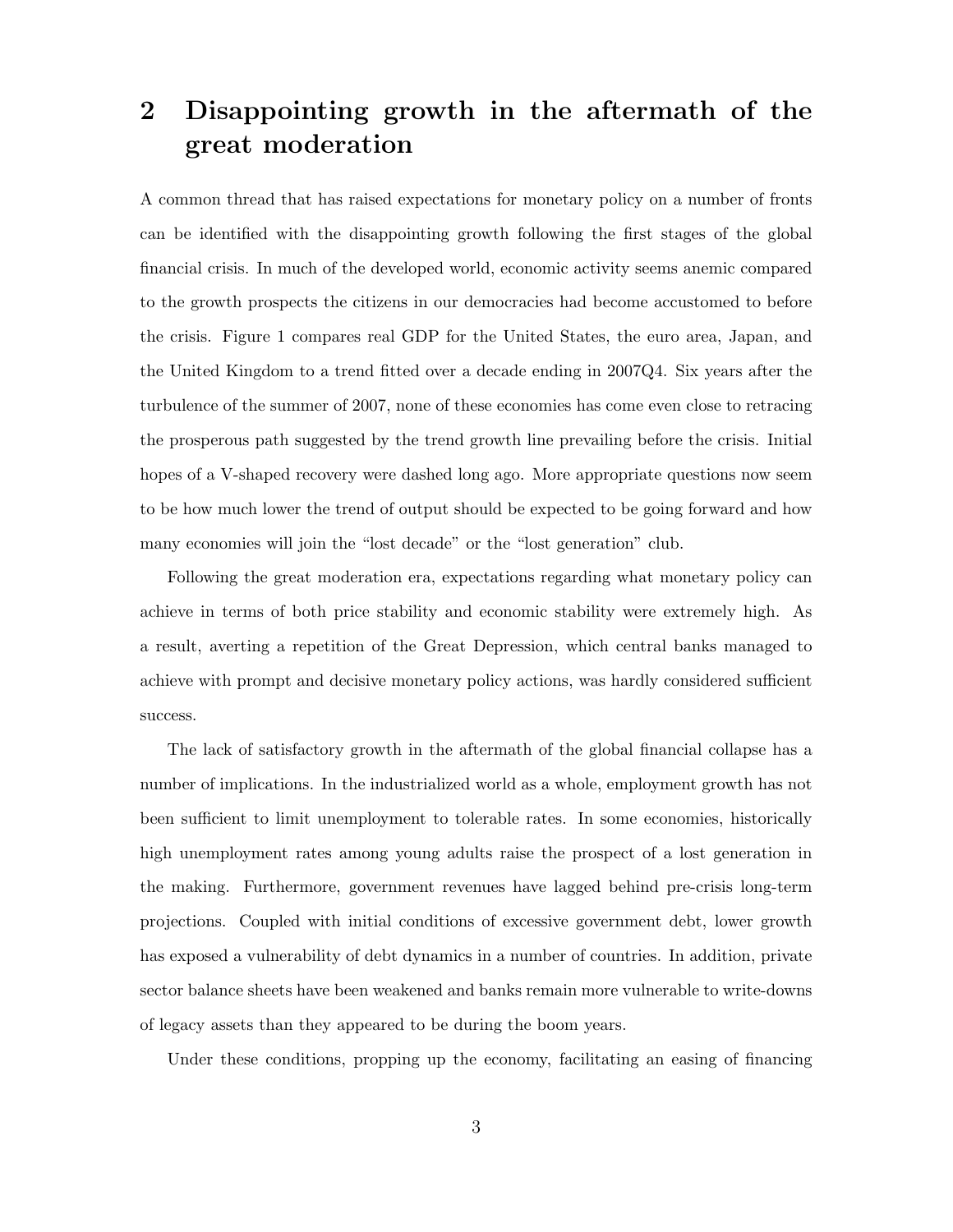costs for governments, and easing the pain of balance sheet repair could be seen as added goals to monetary policy. The expectation that monetary policy can provide the solution is overburdening monetary policy.

#### 3 Full employment

There is no question that full employment is a desirable public policy goal. In the aftermath of the crisis, and in part as a consequence of the disappointing growth in developed economies, unemployment rates are considered high in many parts of the world. The experience in the United States, the euro area, Japan, and the United Kingdom is shown in Figure 2. In the United States, the unemployment rate briefly reached double digits and although it is decreasing the Federal Reserve has acknowledged that it remains considerably above what it considers compatible with price stability over time. In Japan, the unemployment rate has receded from its crisis peaks but remains at levels twice as high as what would have been considered normal not too long ago. In the United Kingdom little improvement has been evident since the peaks of the crisis. Finally, in the euro area, unemployment rates are not only unprecedented but in some member states are rising to depression-era levels. Focusing on Spain and Greece, two of the member states hit hardest by the euro area crisis, reveals unemployment rates exceeding 25 percent, with the youth component exceeding 50 percent.

The high, and in some cases, increasing rates of unemployment clearly reflect a major policy failure. Does this make the unemployment rate an appropriate monetary policy target? Is full employment an appropriate monetary policy objective, on equal footing with price stability?

It is undeniable that monetary policy is one of the factors that may influence employment in the short run through its broader effects on aggregate demand. However, other policies should be seen as more important, both in the short run and, more importantly, in the long run. Consider, for instance, aspects of fiscal policy that can provide better incentives for job creation and investment. And consider structural and labor policies that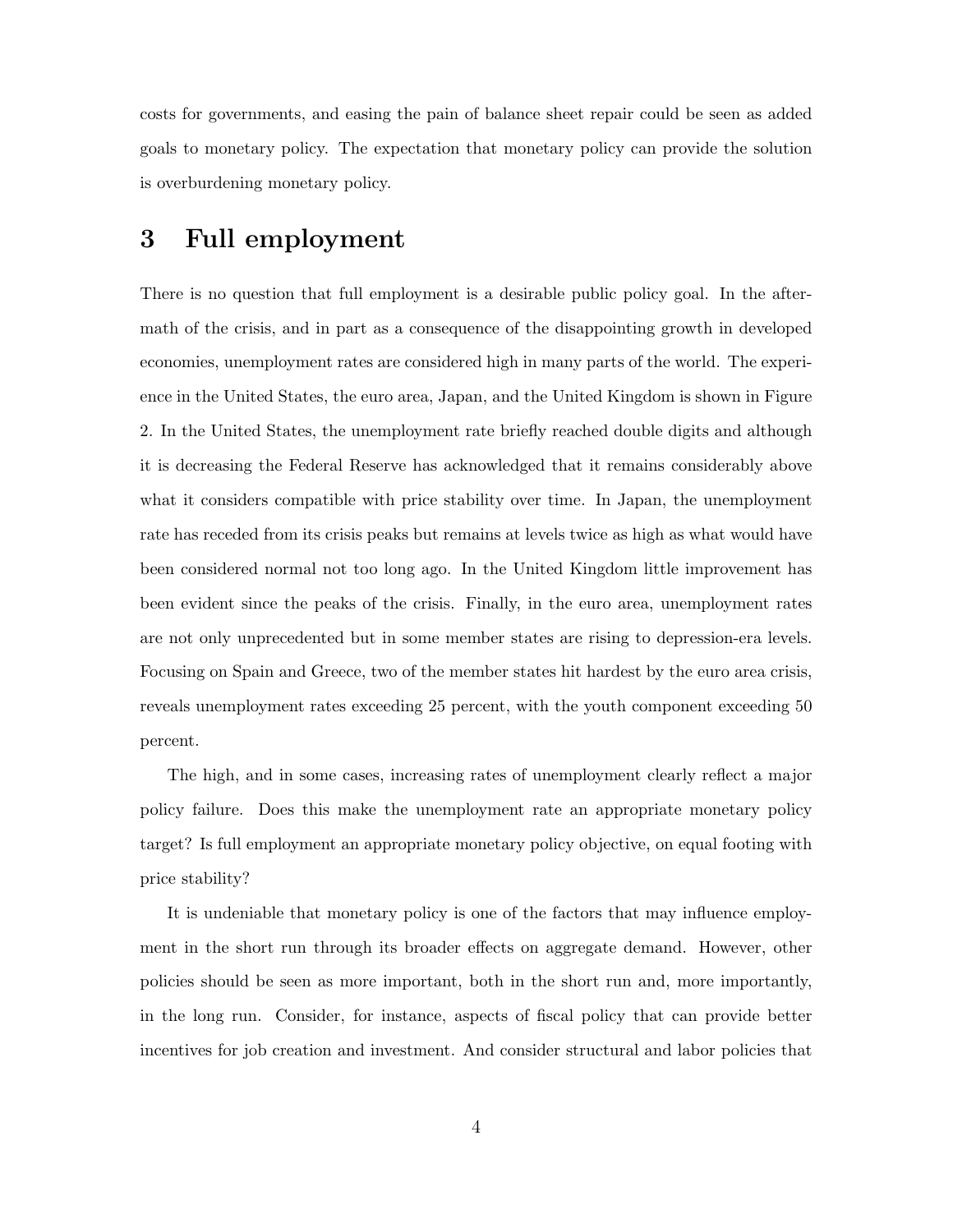can greatly enhance the flexibility and efficiency of labor markets. In the cases of Spain and Greece highlighted earlier, for example, the greatest tragedy of the current record high unemployment rates is not primarily a reflection of inadequate aggregate demand but of the deeper failure to reform dysfunctional elements in labor markets that ideally should have taken place before the crisis. The failure to correct these sources of vulnerability before the crisis added rigidity to labor markets and magnified the impact of the crisis on the rate of unemployment. Although monetary policy could help to alleviate the resulting pain by inducing somewhat faster growth in aggregate demand, it cannot solve the underlying problems.

One way to see this is by comparing figures 1 and 2. The disappointing growth following the crisis, seen in figure 1, has similar patterns in the four economies shown. And yet, the patterns of unemployment, including the long-term average of the rate of unemployment but also its movement over the business cycle, differ greatly from one economy to another.

Central banks cannot ensure the sustainable creation of high-quality jobs. Central banks cannot generate sustainable growth and increase the level of potential GDP. These are important public policy concerns that should be seen as belonging squarely in the sphere of other policies for which governments are responsible.

During the great moderation period, when monetary policy is considered to have been generally successful, this separation of responsibilities was usefully highlighted in the inflation targeting framework (IT), developed first at the Reserve Bank of New Zealand in the late 1980s.<sup>1</sup> IT was practiced by a large number of central banks over the past quarter century. It has been practiced explicitly by a number of central banks that self-describe as inflation-targeting central banks, but it has also been practiced implicitly by other central banks, such as the Federal Reserve since 1979, the European Central Bank (ECB) since its creation, and the Bundesbank before the creation of the euro area. The success can be summarized as ensuring a credible nominal anchor, whose importance has been demonstrated

<sup>1</sup>Bernanke and Mishkin (1997) offer an early exposition of the merits of inflation targeting. The volume edited by Bernanke and Woodford (2005) offers an evaluation of the theory and evidence. The recent volume edited by Bordo and Orphanides (2013) highlights the evolution of central banks in this direction following the experience of the Great Inflation. King (2012), and Svensson (2013), offer recent policy perspectives on the practice of inflation targeting in light of the crisis.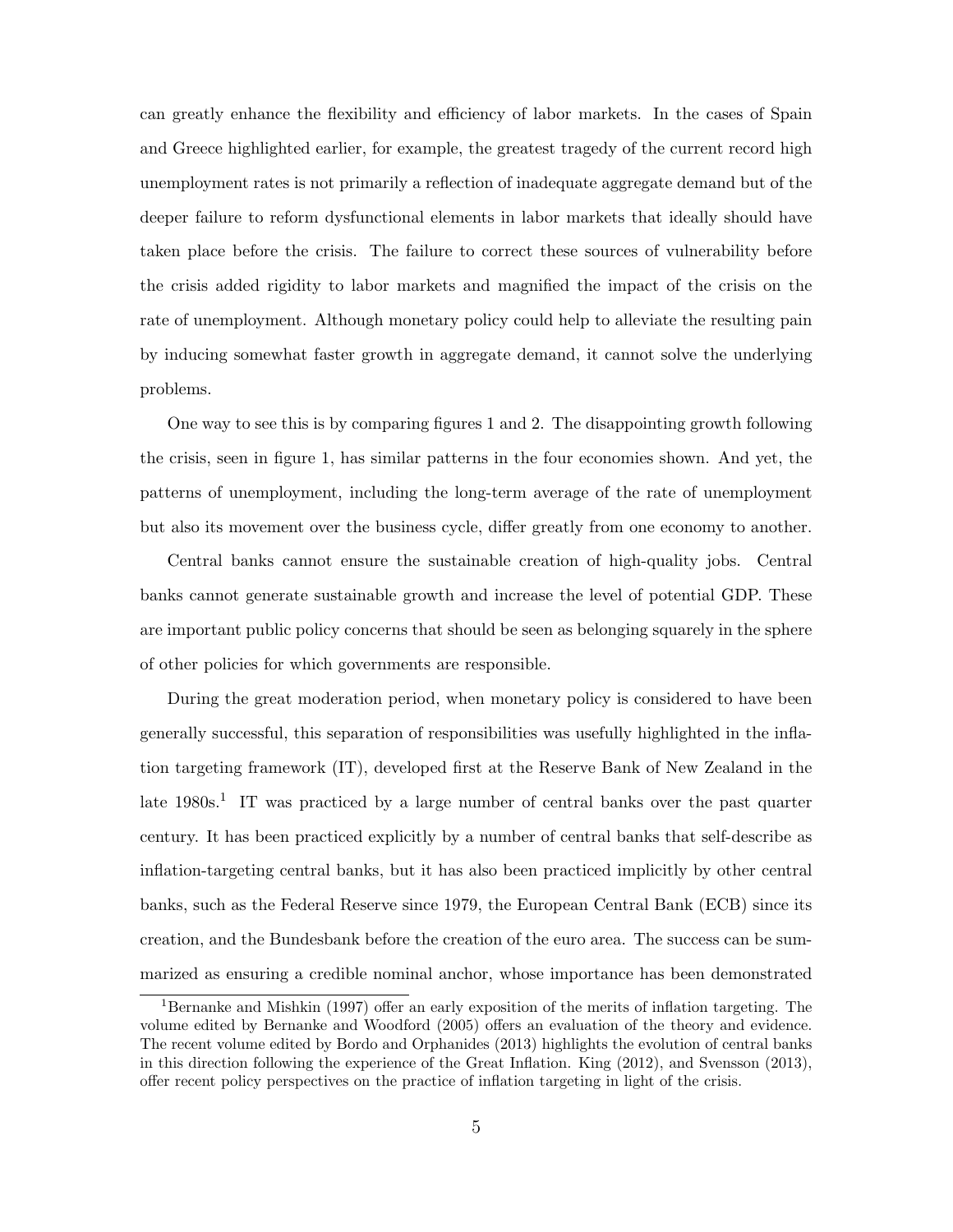repeatedly through history.

The IT practice has been impressive in helping central banks to achieve an environment of well-anchored inflation expectations around the central banks' price stability objectives. This has been crucial for ensuring the credibility of central banks when exceptional measures had to be taken during the crisis.<sup>2</sup>

But what is IT and why has its practice, be it explicit or implicit, contributed to the success of monetary policy? Macroeconomic model-builders can design model economies where monetary policy can do well not only in achieving price stability but also in simultaneously achieving full employment. But this does not capture the essence of IT. Rather, IT regimes specify that the only primary objective monetary policy should have is price stability. Subject to achieving price stability, to the extent possible, policy can help in other dimensions but only to the extent that the primacy of price stability is not compromised in the medium term. This focus on a single objective is what has provided the clarity and simplicity that allows the monetary authority to be a credible defender of price stability in a symmetric manner, and it protects the central bank from doubts that it could be captured in the pursuit of other objectives. In this way, indirectly, monetary policy can also prove more effective in the attainment of other goals, for example in ensuring that employment is generally close to the economy's natural rate. (Orphanides and Williams, 2005).

Capturing this salient characteristic of IT practice in terms of a model has not been straighforward. It may be convenient to endow the central bank with a quadratic loss function with multiple objectives, price stability, full employment, maximum output, financial stability, etc. But this methodology fails to capture the salient characteristics of the framework. Actually, the multiple-goal way of thinking about policy and tradeoffs seems to describe better the monetary policy regime that was in place in many economies before IT was adopted. As we know, that earlier era was one associated with failure, a failure that IT was created to address.

The case of New Zealand, the pioneer of inflation targeting, is instructive. A decade

<sup>2</sup>Orphanides and Williams (2005) show how the well-anchored inflation expectations resulting from IT practice contributes to greater stability.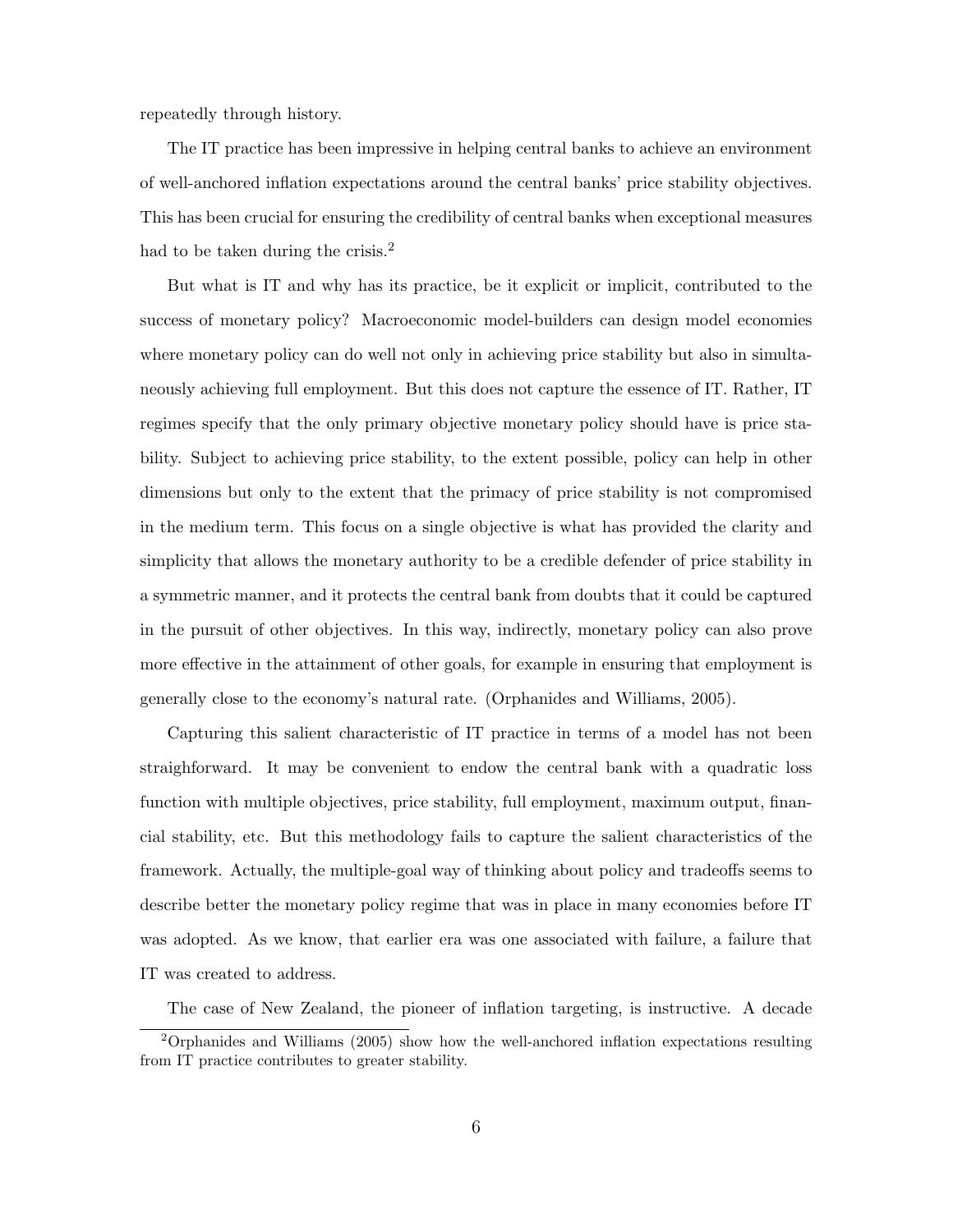after it was adopted in New Zealand, Don Brash, the Governor who first implemented the new approach explained the problem the RBNZ faced before IT. He recalled that prior to the mid-eighties New Zealand had one of the worst inflation rates in the OECD, exceeding 10 percent per year for virtually a whole decade. He went on to ask why this was the case. Wasn't low inflation *one* of the aims of the Bank? Apparently, this was the major problem. Price stability was merely one of multiple goals. Brash explained the multiple-goal oriented approach pursued by the Reserve Bank before adoption of inflation targeting as follows: "The legislation under which we operated required us, in formulating our advice, to have regard for the inflation rate, employment, growth, motherhood, and a range of other good things" (Brash, 1999, p. 36). He then went on to explain how ditching the multiple-goal approach in favor of recognizing the primacy of price stability helped New Zealand get out of that disastrous period.

The main distinguishing characteristic of inflation targeting is that it puts price stability first. It is not a multiple-goal targeting framework, notwithstanding the convenience of multiple-goal formulations for modelling purposes.

Central bank mandates written for IT, including those of central banks in the European Union, are clear on the primacy of price stability. Thus, for the ECB: "The primary objective ... shall be to maintain price stability." The treaty goes on to recognize that other objectives that the central bank can help to attain follow: "Without prejudice to the objective of price stability, the ESCB shall support the general economic policies in the Union ..." The hierarchical nature of the mandate is a distinguishing characteristic of inflation targeting. This is in variance to legal mandates written in earlier times, say from the 1950s to the 1970s, that were unduly influenced by the Great Depression and paid insufficient attention to the primacy of price stability over other desirable goals.

An example may be instructive to highlight both the differences in the legal mandates and how IT was implicitly practiced successfully in the United States, even before IT was formally introduced in New Zealand. According to the Federal Reserve Act, the Federal Reserve should "promote effectively the goals of maximum employment and stable prices".

Literal interpretation of this language can be a recipe for trouble. Indeed the literal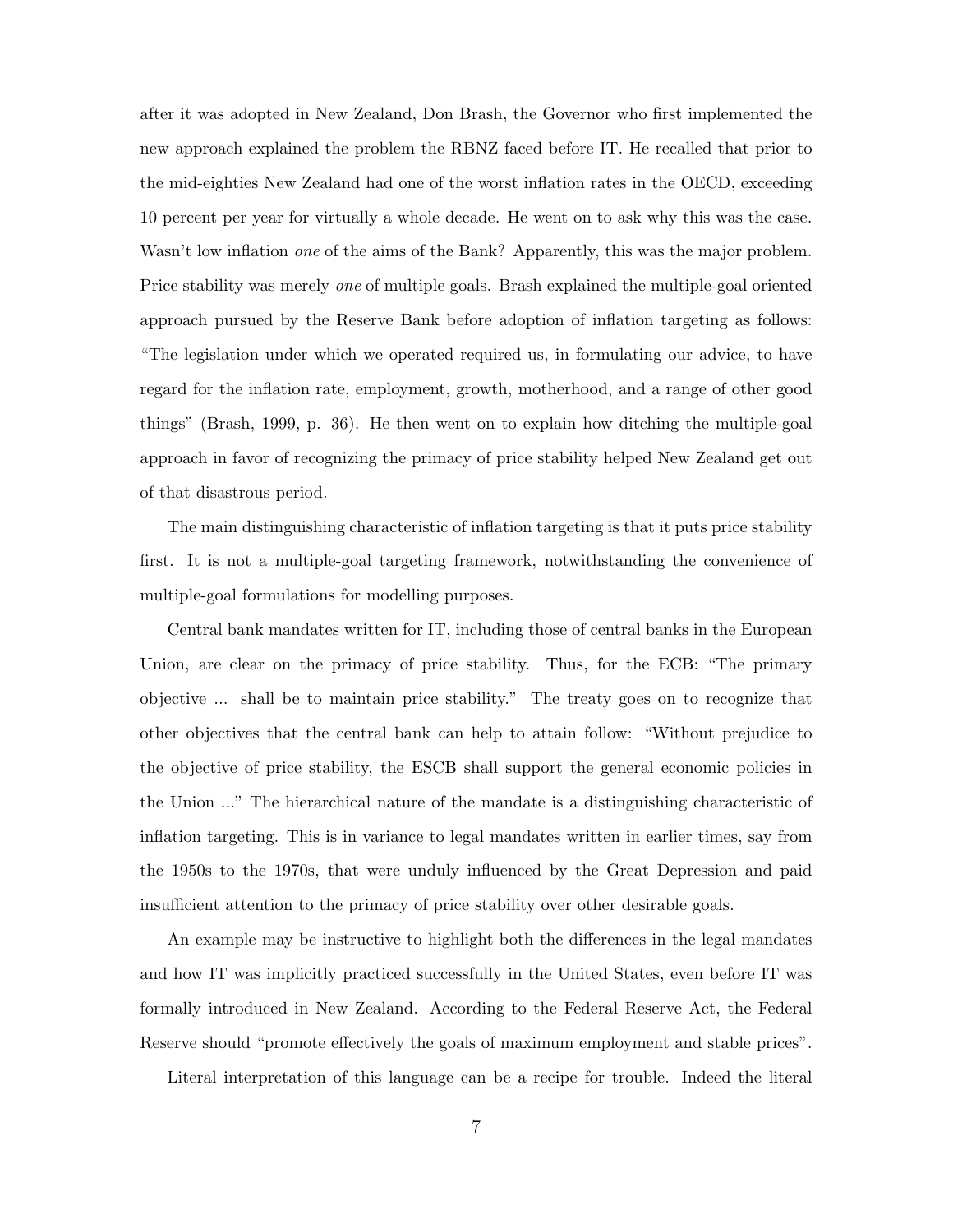interpretation of this mandate describes well the experience of the United States, the failure to preserve price stability and the lack of economic stability during the 1970s. One might ask, how was policy practiced in the United States during the Volcker-Greenspan era, from 1979 on, a period that was very successful in achieving price stability.

The answer is that looking back, both Chairmen Volcker and Greenspan effectively interpreted the legal mandate of the Fed as if it put price stability first. That is, the Fed was implicitly acting as an inflation targeting central bank.

Consider for example how Chairman Greenspan explained the success of policy in the post-1979 period. In an address in 2004 he explained this was achieved by: "maximizing the probabilities of achieving our goals of price stability and the maximum sustainable growth that we associate with  $it'$  (emphasis added). The key, in this interpretation, is that by focusing on price stability, the Federal Reserve could ensure that the real economy could grow along its maximum sustainable growth path that is associated with " $it$ ," that is with price stability, even though it need not be explicitly identified nor targeted by the central bank.

One may ask why take this roundabout path to help the economy achieve maximum employment over time? The answer is our lack of knowledge regarding the appropriate real targets, concepts such as the natural rate of employment and unemployment and potential or natural output. For example, as Chairman Greenspan noted back in 1994, "while the idea of a national 'threshold' at which short-term inflation rises or falls is statistically appealing, it is very difficult in practice to arrive at useful estimates that would identify such a natural rate." He went on to conclude: "In light of these uncertainties, I do not think that any one estimate of the natural rate is useful in the formulation of monetary policy."

More recently, the Federal Reserve has introduced explicit mention of the rate of unemployment as a guide to its unconventional measures during the crisis. The December 2012 statement noted that the FOMC "currently anticipates that this exceptionally low range for the federal funds rate will be appropriate at least as long as the unemployment rate remains above 6-1/2 percent."

It has been suggested that this form of forward guidance may be helpful to provide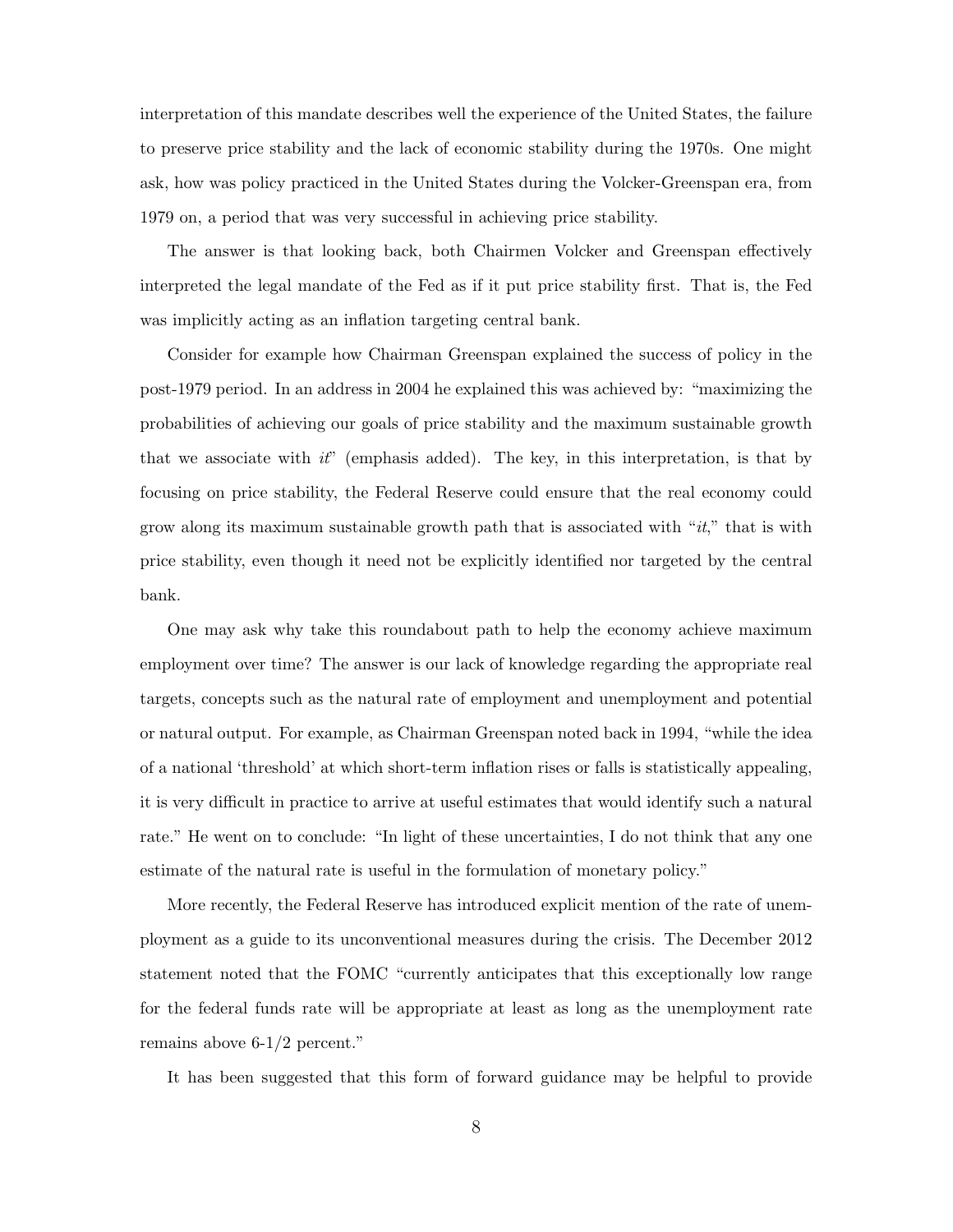additional policy accommodation in light of the zero lower bound and concerns that the rate of inflation is too low. A prolonged period of accommodation may indeed be warranted to ensure that inflation rate does not undershoot the inflation objective for a prolonged period. However, in light of the symmetry of the inflation objective in the IT framework, such a prolonged period of accommodation would be expected if inflation were too low, even without any reference to the rate of unemployment.

A pertinent paragraph from a speech Chairman Volcker made recently highlights the tensions of misinterpreting the recent changes in communication as getting the Fed away from its recognition of price stability as primary to the achievement of other objectives:

"I know that it is fashionable to talk about a 'dual mandate'—that policy should be directed toward the two objectives of price stability and full employment. Fashionable or not, I find that mandate both operationally confusing and ultimately illusory: ... The Federal Reserve, after all, has only one basic instrument so far as economic management is concerned—managing the supply of money liquidity. Asked to do too much—for instance ... to square continuously the hypothetical circles of stability, growth and full employment—it will inevitably fall short. If in the process of trying it loses sight of its basic responsibility for price stability, a matter which is within its range of influence, then those other goals will be beyond reach." (Volcker, 2013.)

Chairman Volcker's unease about the risk of reinterpretation of the mandate is noteworthy. It should also be noted, however, that the December FOMC statement said that the Fed considers its current stance appropriate as long as "longer-term inflation expectations continue to be well anchored," a key feature of IT practice and suggestive that the FOMC is aware of the tension. It is thus unclear whether the introduction of an explicit reference to an unemployment rate in recent FOMC statements justifies concerns regarding a deviation from the successful interpretation of the Fed's mandate during the Volcker-Greenspan, although the tension this language created appears to be unhelpful.

The euro area offers another example of the risks that would have been associated with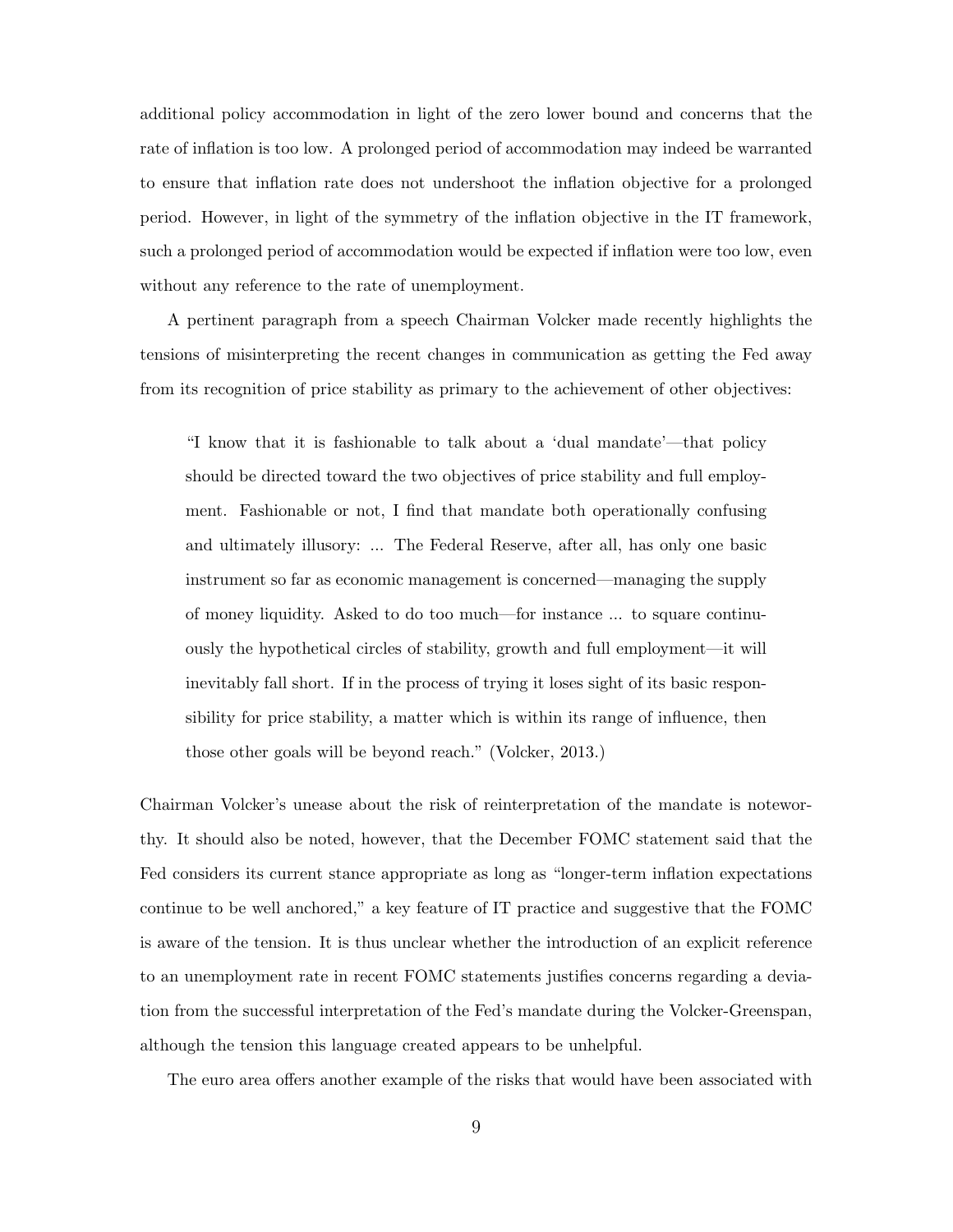the targeting of imperfectly measured real variables. Figure 3 presents some estimates of the output gap for the euro area, as produced by the IMF. This is the difference between the notional concept of potential output and actual output. In theory, if potential output could be measured accurately, the output gap could be a useful policy target. The output gap should be about zero, on average, and should help policymakers identify periods of overheating, when it would be positive, and periods of underutilization, when it would be negative. In the chart these periods of positive and negative output gaps can be clearly identified for the history of the euro area, as seen from the estimates prepared this Spring. But in real time, the estimates did not provide the correct signals. Since 1999, the real-time estimates of the output gap produced by the IMF in the spring of each year have been negative. Almost half the time, the sign of the real-time estimate of the gap was wrong, when evaluated from today's perspective. It should be stressed that this is not a problem specific to this particular example that uses IMF estimates. The problem is endemic to traditional methods of defining full employment and normal output in real time (Orphanides and van Norden, 2002). Perhaps the inclusion of broader conceptual definitions, such as the financial cycle examined in Borio, Disyatat, and Juselius (2013), may improve reliability going forward, but I remain doubtful.

A summary conclusion to draw, based on the available evidence and historical experience, including the success of explicit or implicit IT practice, should be that monetary policy contributes best to the desirable public policy objective of full employment by focusing on price stability. Overburdening the central bank by requiring explicit targeting of a real variable such as employment or output would likely do more harm than good.

## 4 Fiscal sustainability: The threat of fiscal dominance

A second area where the risk of overburdening monetary policy is evident regards fiscal sustainability. The challenge can be seen in figures 4 and 5 that show the evolution of gross and net debt-to-GDP ratios, respectively, for the United States, the euro area, Japan,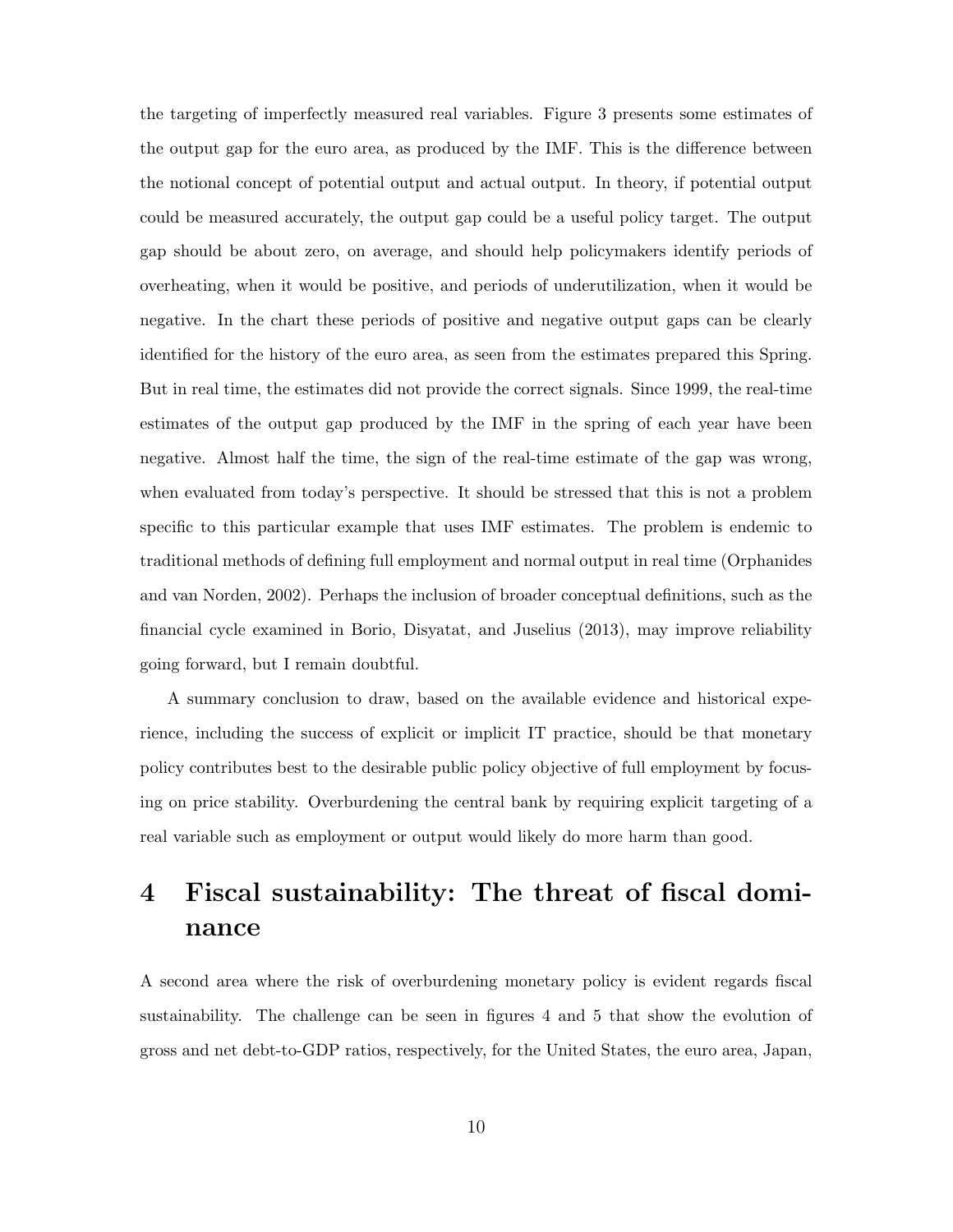and the United Kingdom. Not seen in these figures is an additional related and well-known problem, that concerning unfunded implicit liabilities for future ageing related expenditures (pensions and healthcare).

The enormous challenge faced by Japan is clearly evident and puts in perspective the talk about unsustainability in the other three economies. That said, in the aftermath of the crisis, fiscal challenges are present in all four economies. Although the problem is known, governments have yet to adjust the spending path in a manner consistent with their taxing power and long-term growth prospects. Lack of political consensus, in various forms, complicates the adoption of sensible long-term plans that could ensure simultaneously longterm fiscal sustainability and short-term support for economic growth. Sound fiscal policy is not the responsibility of central banks. However, in the history of central banking there are numerous examples where governments used central banks to finance their spending, invariably leading to a debasement of the currency. Monetary policy can powerfully facilitate the repair of public sector balance sheets over time in a number of ways. The temptation to overburden monetary policy is great, as is the risk of eventual fiscal dominance.

The crisis has led central banks around the world to flatten risk-free yield curves and massively expand the supply of liquidity. Short-term nominal interest rates are effectively zero in all four economies. The level of liquidity per unit of nominal GDP (the Marshallian K of the monetary base) is at historic highs. This is a feature of unconventional monetary policy at the zero bound and as such might not necessarily raise alarms. However, at the zero bound, monetary and fiscal policy become blurred. High-powered money and risk-free shortterm government debt become indistinguishable. When viewed in conjunction with the unresolved fiscal challenges facing the governments, concerns about the fiscal implications of the current and future stance of monetary policy are difficult to avoid.

There is a way to implement unconventional monetary policy and enlarge the central bank balance sheet with a smaller risk of inviting fiscal dominance. The expansion could be engineered through the purchase of foreign assets instead of through the purchase of domestic government bonds (or their acceptance for long-term repo operations). The Swiss National Bank offers an example.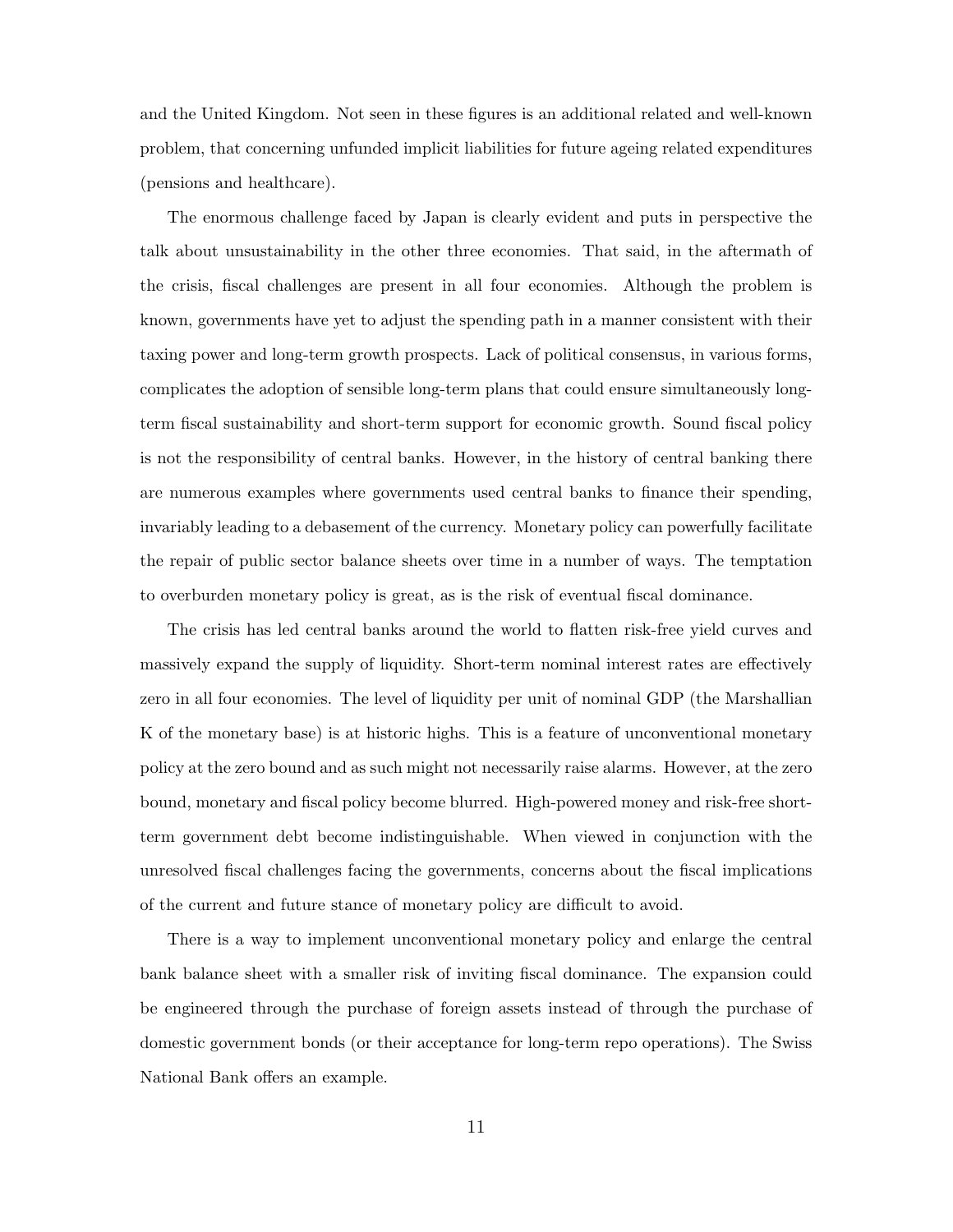Monetary policy can facilitate the financing of government debt in a number of ways. Low interest rates directly benefit all borrowers with access to cheap credit, including governments. The large purchases of government debt associated with quantitative easing provide another almost-as-direct benefit to governments, and one that is not available to private borrowers. The greatest risk for monetization of the debt may be associated with the inflationary consequences of a delayed withdrawal of the exceptional monetary accommodation now in place. Such a delay may not be intentional on the part of the central bank. Nonetheless, the resulting upward price level adjustment that would follow a delay in withdrawing policy accommodation is as real if unintentional as if intentional. Accepting the risk of overshooting the desired price level path may be a necessary by-product of the massive unconventional monetary policy necessary to help the economy recover. But the situation creates the temptation for governments to attempt to capture the monetary policy process, as monetizing the debt may prove politically much easier than the alternatives as a means of restoring fiscal sustainability.

Even absent these concerns, the availability of cheap credit may have significant adverse effects on the incentives for political authorities to correct fiscal problems. When the central bank provides all the financing a government needs at near zero cost, it is easier to postpone dealing with a problem rather than risk the short-term political cost that would be associated with any solution. The risk of facilitating this postponement, of course, is that the fiscal problem only gets bigger when not tackled in a timely fashion.

The euro area presents additional special challenges. The crisis the euro area has been going through is sometimes referred to as a sovereign debt crisis. Figure 6 shows the path of gross debt to GDP for the six largest euro area member states, representing collectively about 90 percent of the euro area economy. The figure shows that the deterioration from the crisis is forecast to persist, except in Germany. But it also shows that the historical paths of debt for Spain and Italy, both of which have been under significant pressure in terms of their cost of financing in the past three years, compare very favorably with that of Japan, where the government can refinance its debt at near-zero cost and that of Belgium in an earlier period, before the euro area existed. Spain in the euro area, also compared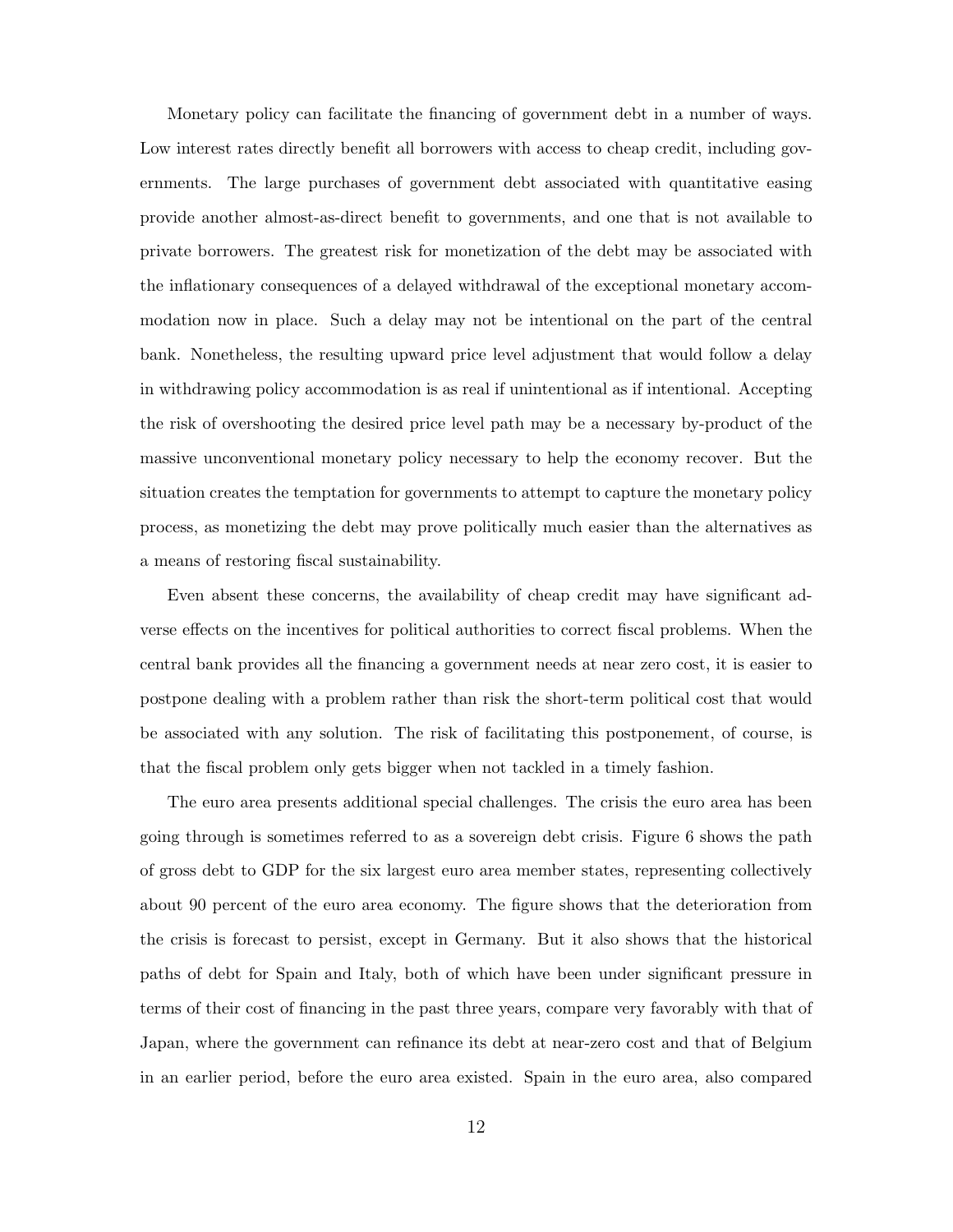favorably during the crisis to the UK, part of the European Union but outside the euro area, suggesting the presence of a deeper problem with the functioning of the euro area.<sup>3</sup>

One of the most critical consequences of the euro area crisis is the divergence in the cost of financing of government debt. Figure 7 shows the evolution of the 10-year government bond yields for the four largest member states. Without getting into a detailed discussion on the causes of the euro area crisis, we can easily understand the risks for the European Central Bank in light of the pressures facing some member states in the euro area. The Treaty prohibits monetary financing and prevents the central bank from serving as a lender of last resort to individual governments in the euro area. It is well understood that the resolution of the euro area crisis is in the hands of the governments of the member states. But what if market tensions appear to threaten the euro area construction and governments need more time to implement solutions? The ECB may be the only institution that has the power to prevent a collapse. On various instances during the crisis, the ECB engaged in purchases of the debt of selected member states through its Securities Market Program (SMP) or provided liquidity to the banking system that could be used for such purchases. Since last year, through the creation of the Outright Monetary Transactions (OMT) program, it has created a framework for additional, potentially unlimited purchases of government debt, subject to conditionality that would result from intergovernmental negotiations. ECB monetary policy decisions of this nature can have a soothing effect on markets with immediate visible effects. This can be seen in figure 8 where the four vertical lines correspond to the announcements regarding SMP (May 10, 2010 and August 7, 2011), the 3-year Long-Term-Refinancing-Operation (LTRO) (December 8, 2011) and the OMT (September 6, 2012). The ECB has the capacity to buy more time for the governments by intervening when the threat of immediate collapse becomes too high. However, these monetary policy actions may inadvertently encourage governments to postpone resolving the crisis (Orphanides, 2013). Unavoidably, the ECB finds itself in the middle of a political crisis with a highly uncertain outcome.

In the short run, the temptation to see the central bank step in and solve sovereign debt

 $3$ De Grauwe (2011) offers a comparison of Spain and the UK in this context.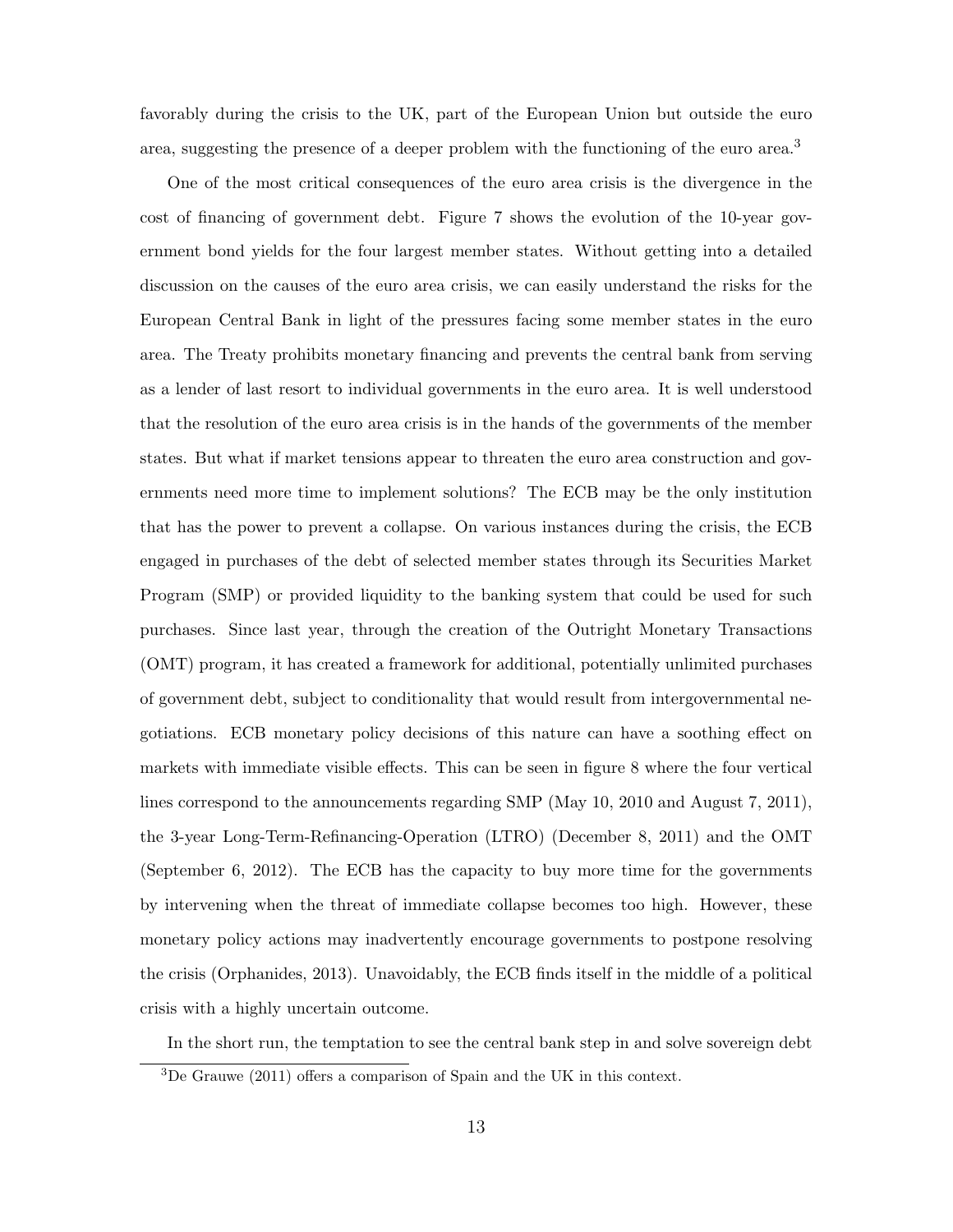sustainability problems can be great. Overburdening monetary policy by expecting that it will facilitate restoring fiscal sustainability and controlling tensions in sovereign markets is a clear case where current monetary policy has significant and potentially unpleasant intertemporal political economy implications.

#### 5 Financial stability

The third area with the potential for overburdening monetary policy concerns the role of monetary policy in maintaining financial stability. Two sides with somewhat different considerations are of interest—the preventive phase, aiming to avert crises, and the repair phase, following a crisis. What can and what should monetary policy do when financial imbalances appear and asset price misalignments are suspected? That is, what is the role of a central bank in reducing the likelihood of the occurrence of a crisis? And what is the role of monetary policy during the adjustment phase after a crisis erupts?

Regarding crisis prevention, the global financial crisis has reaffirmed that ensuring price stability is not sufficient to avoid major financial crises and maintain financial stability. Most of the time price stability and financial stability may be thought of as reinforcing each other and no general tradeoff exists between them. Avoiding large deviations from price stability, such as high and volatile inflation or deflation contributes to financial stability. However, too narrow a focus on price stability over short horizons may prove counterproductive for maintaining financial stability. Greater short-term stability in prices may raise the risks of an asset boom or bust down the road, leading to instability.

Under these circumstances, the pertinent tradeoff may be viewed as one regarding a comparison of the risks to price stability over shorter horizons against tail risks at longer horizons. For example, persistently high credit growth may be observed together with price stability. If the high credit growth is suspected of contributing to the build up of an imbalance, as was observed in real estate markets in some countries before the crisis, and if somewhat tighter monetary policy could effectively contain this imbalance, then tighter monetary policy could be considered appropriate even if it leads to a short-run rate of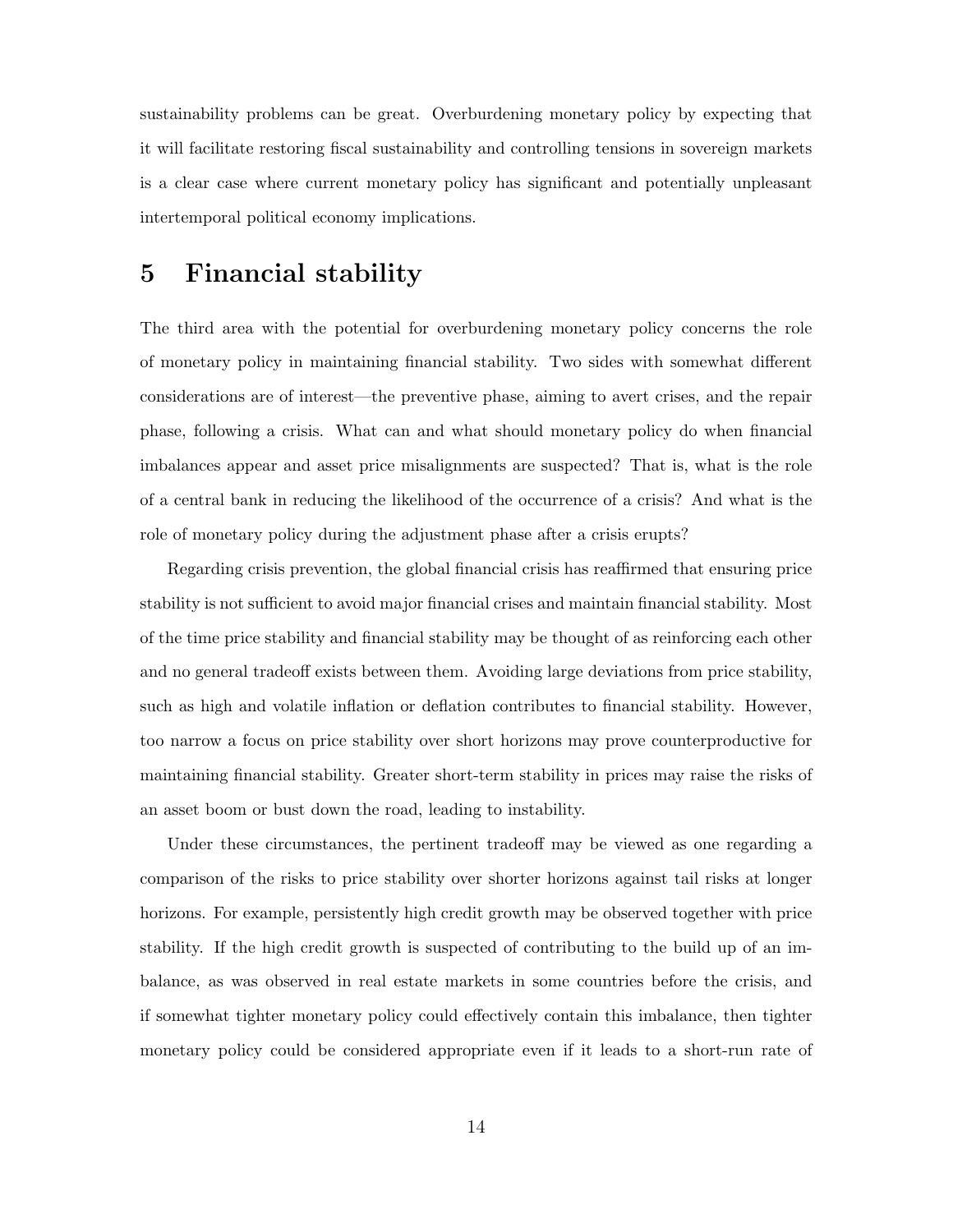inflation somewhat below the central banks' ideal. Tighter monetary policy under these circumstances may reduce the probability of a crash of an overheated market, which might be followed by an economic slump and the risk of deflation at a longer horizon. Under such circumstances, accepting a somewhat lower inflation rate in the short run should be seen as worthwhile to balance the risks regarding price stability over time. This could be interpreted as an example of the "leaning against the wind" strategy (Borio and White, 2003). The appeal of this approach, however, depends sensitively on the ability of central banks to detect the incipient imbalances and the effectiveness of monetary policy to counteract them. Regarding detection, assessing fair values for asset prices may be as hard as measuring natural rates in real time, although recent analysis on the "financial cycle" suggests some potential for progress (Borio, 2013). Regarding the effectiveness of monetary policy, considerable uncertainty remains. With respect to the housing boom observed in the United States before the crisis, for example, Greenspan (2010) argues that increases in the federal funds rate would have been insufficient to contain the imbalance, as mortgage rates were only loosely related to the stance of monetary policy during the period.

If adjusting the stance of monetary policy is not very effective, however, other tools should be considered. Ideally, macro-prudential levers should be available to the central bank to contain the buildup of imbalances and contain the risk of a potential financial disturbance. In this regard, the global development of institutions involving central banks with the power to implement macro-prudential measures is promising, although it may take decades to assess the effectiveness of such measures in practice. Regarding banks, the overall risks of future crises can be reduced by tightening regulatory requirements so as to demand more and higher-quality capital than was suggested by the Basle II framework, and by reducing the scope for banks to use risk-weighting to evade stronger capital buffers. These micro-prudential measures could lead to considerably stronger capital positions, and it has been argued that the cost of moving in that direction may be small (Admati and Hellwig, 2013). In light of the promise of micro- and macro-prudential supervision measures, it remains unclear what additional role monetary policy should have in reducing the risk of financial crises, although the case for "leaning against the wind" is stronger than it appeared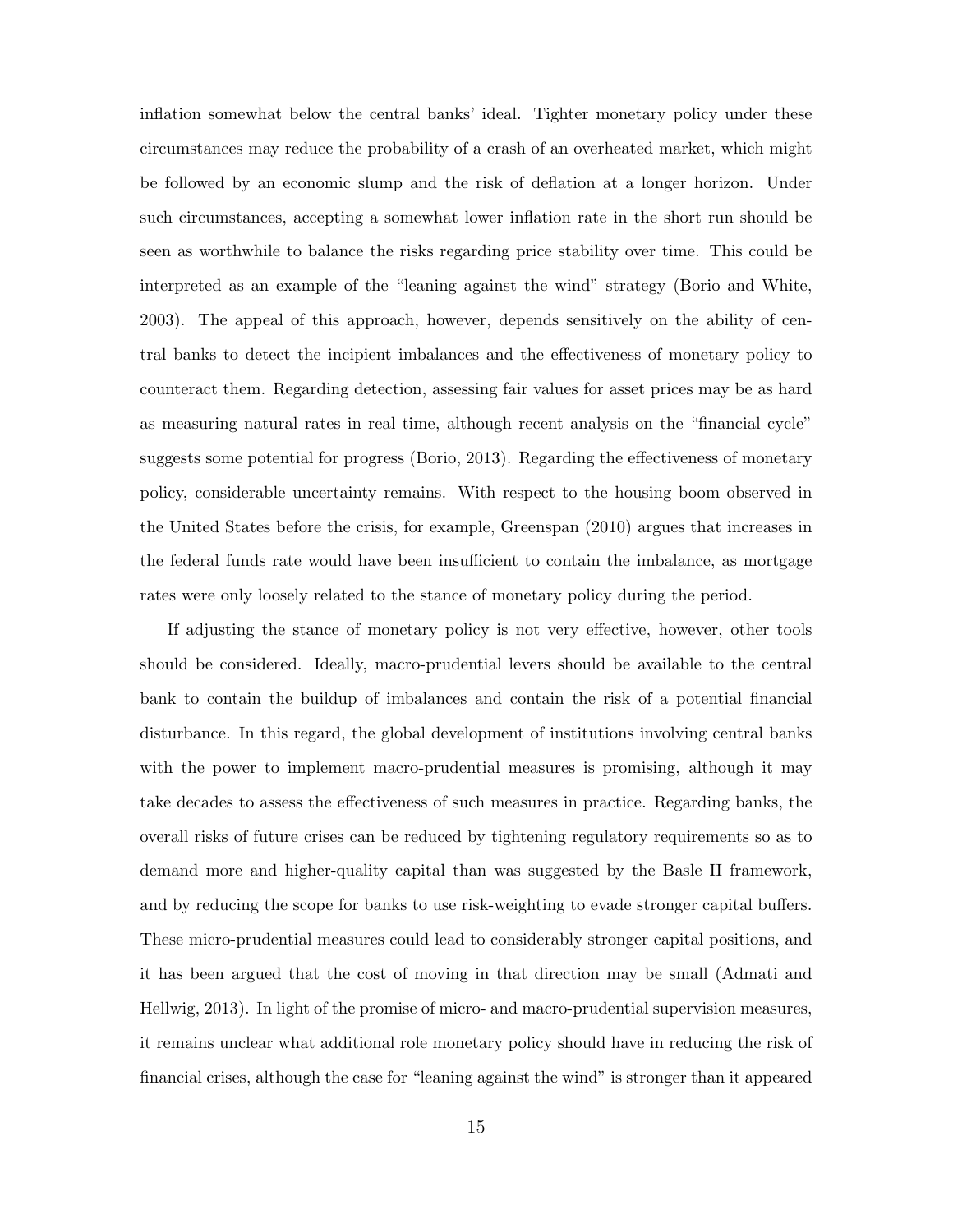before the crisis (Bean et al., 2010).

A more direct risk, potentially threatening the credibility and independence of a central bank, is associated with financial stability considerations during the cleanup phase of a crisis. As we have observed during the current crisis, a massive monetary policy easing may be required to avert a collapse of Great Depression proportions. The associated provision of liquidity at near zero interest rates has a number of characteristics that could become unpleasant side-effects for the central banks.

One such characteristic is associated with the role of the central bank as the lender of last resort. In the global crisis central banks stepped into that role in an unprecedented scale. In addition, for some financial markets considered critical for stability, central banks acted as market-makers of last resort. The provision of liquidity can ease the burden of deleveraging in the aftermath of a crisis, and soften the blow the real economy might otherwise suffer.

Provision of emergency liquidity assistance can ease liquidity shortages even in conditions of severe stress. However, during a crisis, the valuation of the collateral pledged against the provided liquidity is harder to assess with precision and a shortfall in liquidity may become difficult to distinguish from an underlying solvency problem. If a solvency issue were to appear, the continued provision of liquidity for extended periods (and at very low interest rates in the aftermath of a crisis) could potentially mask a solvency problem.

Since solvency concerns have fiscal implications, providing liquidity during a crisis could risk the central bank acquiring a fiscal role with distributional effects that it would ordinarily wish to avoid. In a systemic crisis, the robustness of the existing bank recapitalization and resolution framework and its fiscal backstop can become critical considerations and constraining factors for the central bank. If the central bank assesses that a fiscal backstop is weak or insufficient and judges the economic consequences of one or multiple bank failures to be too severe, it may be indirectly forced to continue to support a bank by providing ample liquidity even after its solvency becomes doubtful. In the extreme, a politically captured central bank could succumb to government pressure to provide emergency liquidity assistance to an insolvent bank, effectively undertaking a fiscal operation by stealth and helping the government hide the problem from public view.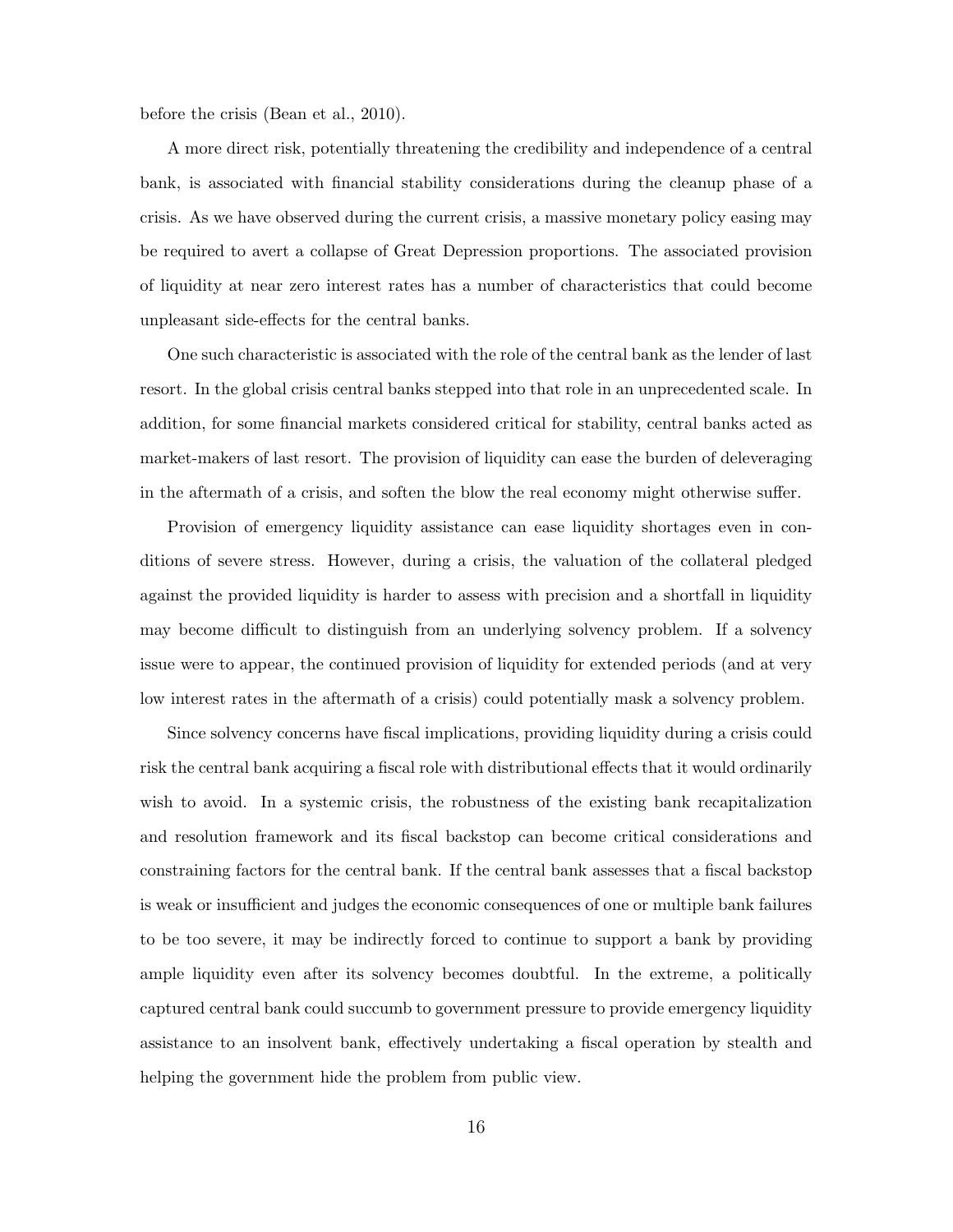In effect, through its liquidity provision, the central bank may become the backstop to the financial system and may implicitly assume the fiscal risks associated with this role. In these circumstances, continued provision of liquidity at very low rates could nurse a sick bank until it becomes healthy. The central bank can facilitate the strengthening of the capital position of a weak bank through retained earnings. If macroeconomic conditions justify providing liquidity at very low rates for a sufficiently long period, a bank whose solvency was in doubt could strengthen its capital position sufficiently to be considered healthy again, thus avoiding the prospect of resolution.

An unpleasant side-effect of such a sequence of events, however, is that it may subordinate the primary function of monetary policy to the financial stability concerns resulting from a weakened banking sector. If macroeconomic conditions require an increase in interest rates before the banking system is nursed back to health and the fiscal authorities are unwilling or unable to serve the role of a financial backstop, the central bank may be faced with a dilemma: Continue to keep interest rates low to avoid banking problems at the cost of higher inflation, or raise interest rates and accept the risk of one or multiple bank failures and their economic consequences.

Monetary policy always has some distributional and some fiscal consequences. Under ordinary circumstances these consequences may be relatively small and of secondary importance compared to the macroeconomic consequences of monetary policy actions on economic growth and aggregate price developments. In the absence of a well-defined and sufficiently strong fiscal backstop, however, post-crisis cleanup could turn the provision of liquidity at very low rates into a mechanism for recapitalizing banks. Without workable alternatives, this may create doubts about the willingness of the central bank to exit an environment of exceptionally accommodative monetary conditions when macroeconomic conditions would have warranted such a policy change. Such doubts could compromise the credibility of the central bank.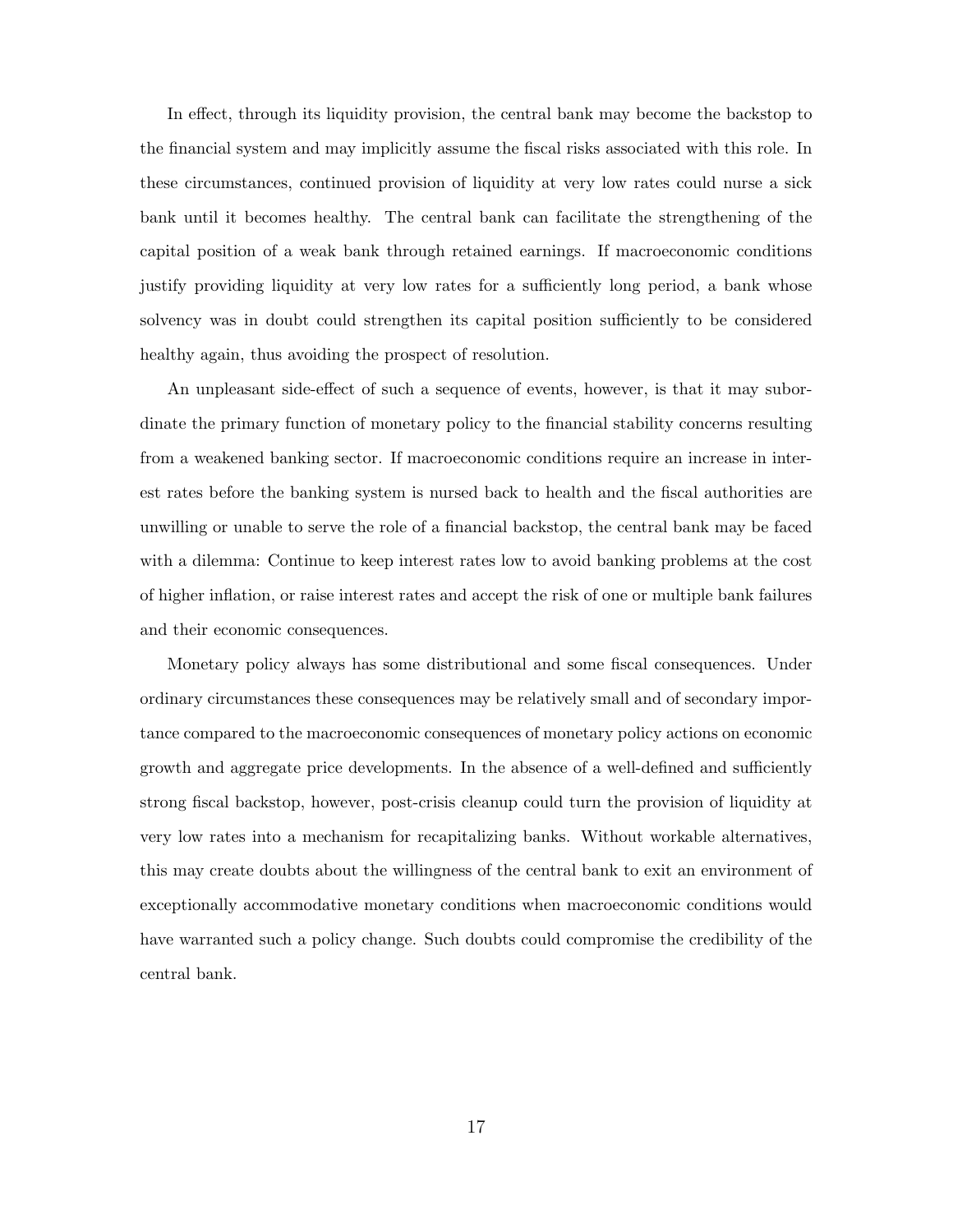### 6 Conclusion

When other policies fail, when other policies are hard to implement, when other policies are politically challenging, it may be appealing to ask central banks to use monetary policy to achieve broader goals, to make up for the gaps in what other institutions and policies should do. The risk is that pursuing multiple objectives simultaneously brings the central bank back into the realm of politics. This can compromise its independence and risk losing sight of price stability.

The result of expecting too much of monetary policy and demanding that monetary policy do more than focus on price stability first, is that it may lead to backsliding to earlier unhappy experiences. Backsliding to the days when governments asked central banks to deliver "growth, motherhood, and a range of other good things" with the result that central banks failed even in the one task monetary policy can achieve—to preserve price stability.

Monetary policy is a poor substitute for other policies needed to restore economic balance around the world. Monetary policy is not a substitute for structural and labor market policies needed for sustainable job creation and growth. It is not a substitute for fiscal, pension, and healthcare reforms that are needed to ensure fiscal sustainability over the long run. It is not a substitute for stronger capital buffers in challenged banking systems nor for shortcomings in micro- and macro-prudential supervision. And it is not a substitute for the political and governance reforms that may be needed to restore the functioning of a monetary union facing an existential crisis.

The desire to push the envelope of what central banks can do and aim to design monetary policy frameworks that provide solutions to multiple problems and improve welfare is admirable. However, expectations must be managed to better reflect reality. The limits of our knowledge about how central banks can best contribute to society and the limits to what monetary policy can do must continue to be acknowledged and respected. Despite the impressive firepower in their balance sheets, magic bullets are not to be found in central bank arsenals.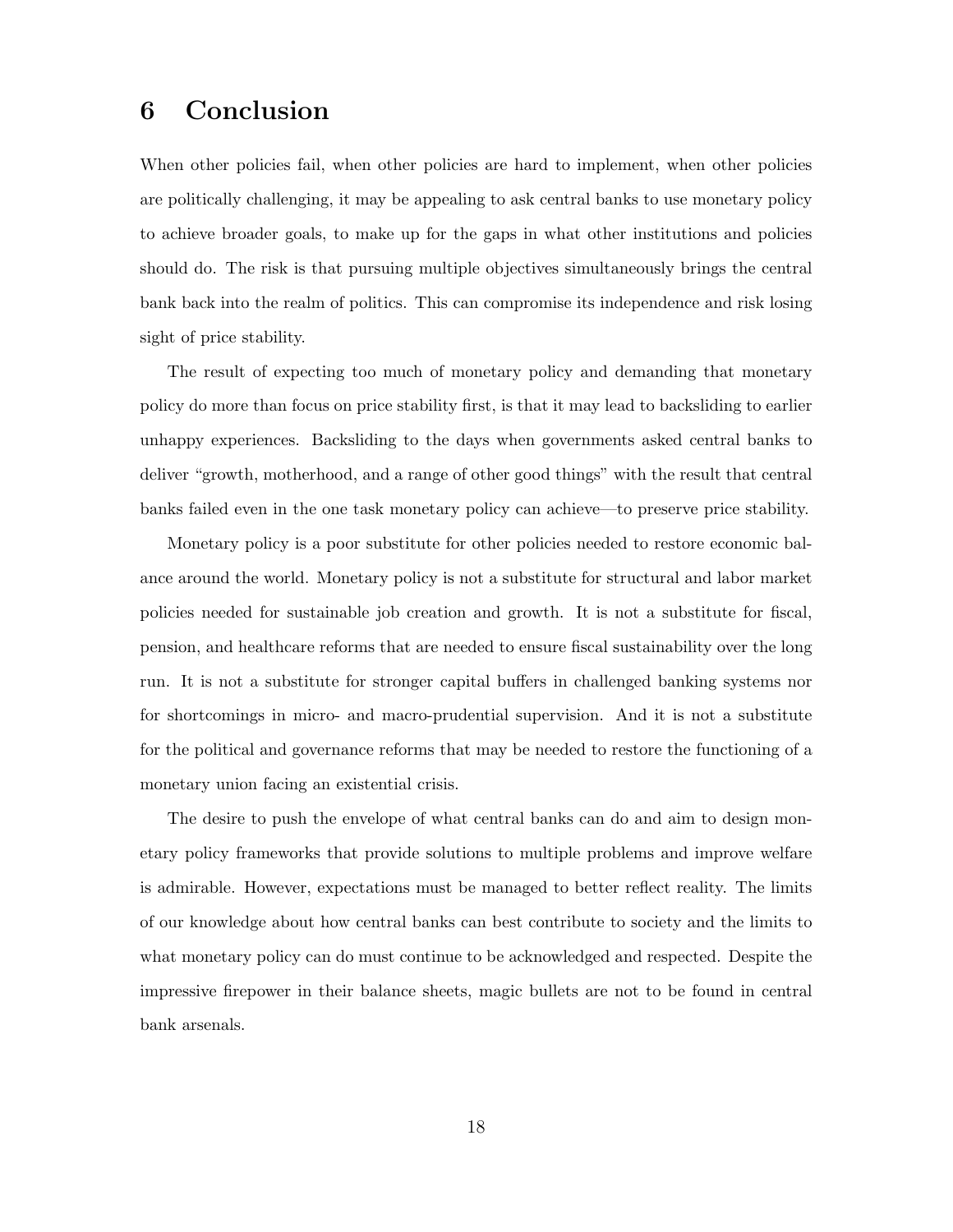## References

- Admati, Anat, and Martin Hellwig (2013). The bankers' new clothes: What's wrong with banking and what to do about it, Princeton: Princeton University.
- Bean, Charles, Matthias Paustian, Adrian Penalver and Tim Taylor (2010). "Monetary policy after the fall," FRB Kansas City Symposium, Jackson Hole.
- Bernanke, Ben, and Frederic Mishkin (1997). "Inflation targeting: A new framework for monetary policy", *Journal of Economic perspectives*,  $11(2)$  97-116.
- Bernanke, Ben, and Michael Woodford (2005). The inflation targeting debate, Chicago: University of Chicago Press.
- Bordo, Michael and Athanasios Orphanides (2013). The great inflation: The rebirth of modern central banking, Chicago: University of Chicago.
- Borio, Claudio (2013). "The financial cycle and macroeconomics: What have we learnt?", BIS.
- Borio, C., Disyatat, P. and M. Juselius (2013). "Rethinking potential output: embedding information about the financial cycle," BIS Working Papers No. 404, February.
- Borio, Claudio and William R. White (2003). "Whither monetary and financial stability? The implications of evolving policy regimes", in Monetary Policy and Uncertainty: Adapting to a Changing Economy, Kansas City, 131-212.
- Brash, Donald (1999). "Inflation targeting: an alternative way of achieving price stability," address on the occasion of the 50th anniversary of central banking in the Philippines, Manila, 5 January.
- De Grauwe, Paul (2011). "Managing a fragile eurozone," CESIfo Forum 2/2011, 40-45.
- Greenspan, Alan (1994). "Statement to the U.S. House Committee on the Budget, June 22, 1994." Federal Reserve Bulletin, 1994, 80(8), 714-719.
- Greenspan, Alan (2004). "Risk and uncertainty in monetary policy," American Economic Review, 94(2), 33-40.
- Greenspan, Alan (2010). "The crisis," Brookings Papers on Economic Activity, Spring 201-261.
- King, Mervyn (2012). "Twenty years of inflation targeting," The Stamp memorial lecture, London, 9 October.
- Orphanides, Athanasios (2013). "The politics of the euro area crisis and ECB monetary policy," IMFS symposium on central banking, February.
- Orphanides, Athanasios and Simon van Norden (2002). "The unreliability of output-gap estimates in real time," Review of Economics and Statistics, 84(4), 569-583, November 2002.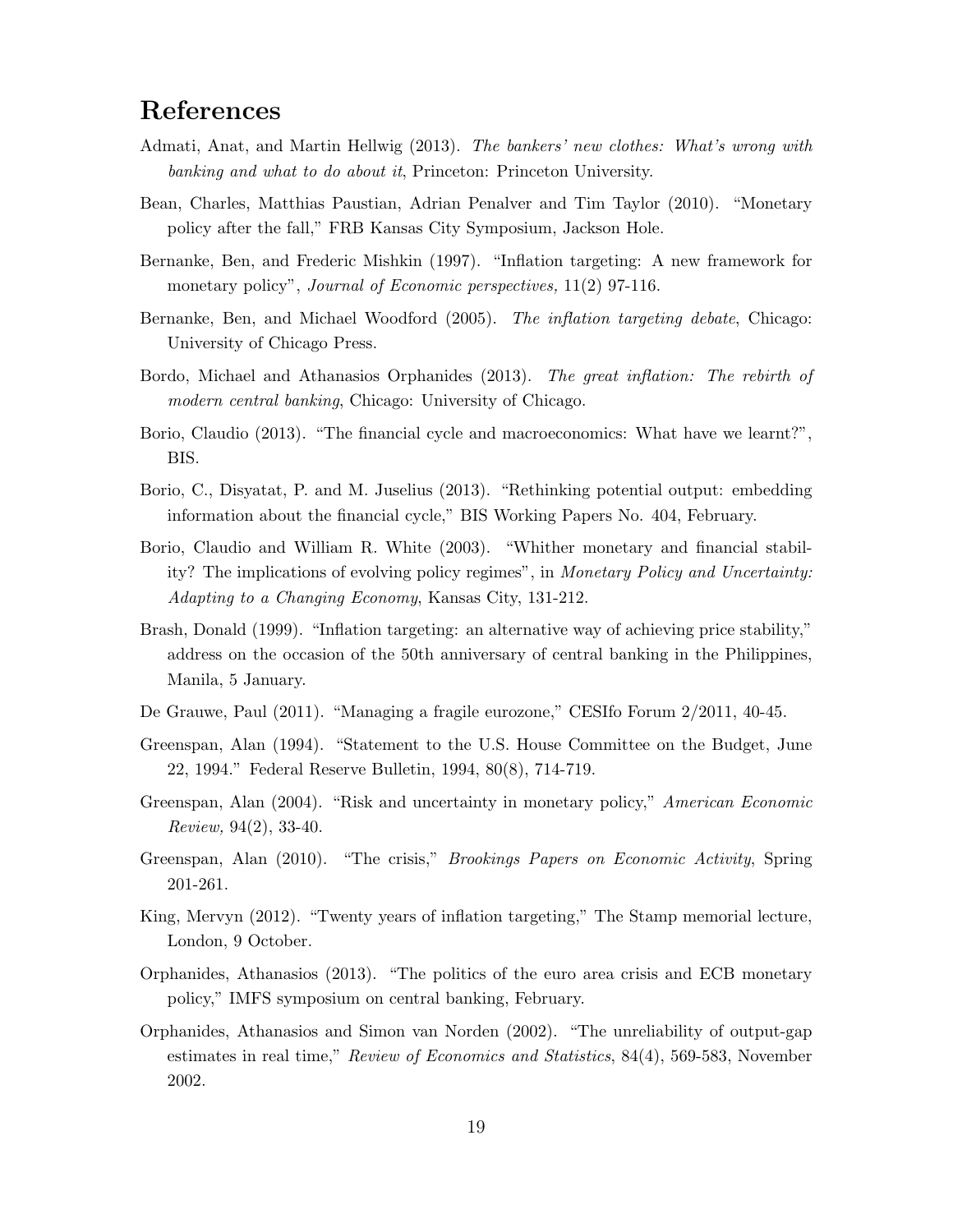- Orphanides, Athanasios and John C Williams (2005). "Imperfect Knowledge, Inflation Expectations and Monetary Policy," in The Inflation Targeting Debate, edited by Ben Bernanke and Michael Woodford, 201-34. Chicago: University of Chicago Press.
- Svensson, Lars (2013). "Some lessons from six years of practical inflation targeting," working paper, May.
- Volcker, Paul (2013). "Central Banking at a Crossroad," remarks at the Economic Club of New York, May 29.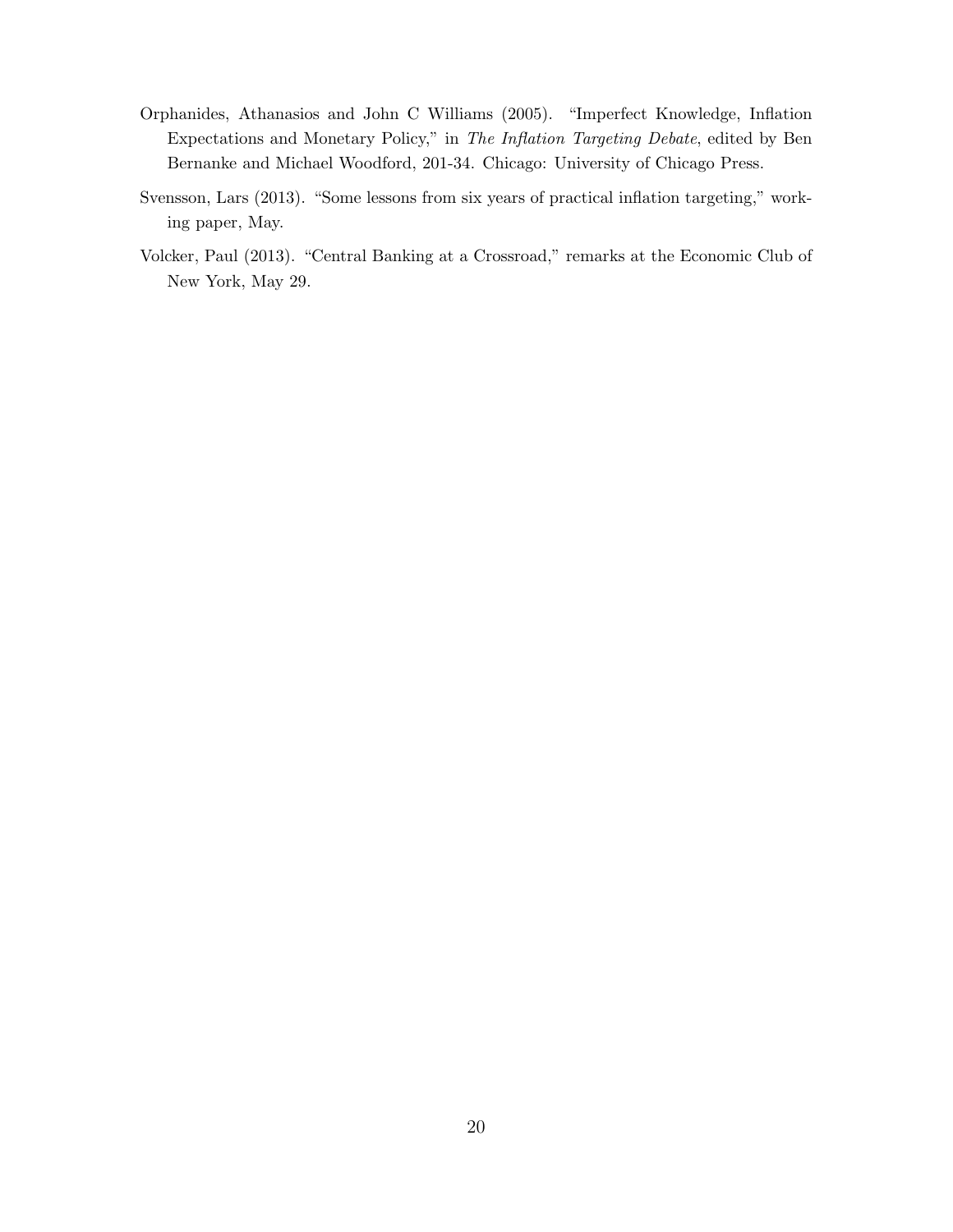#### Figure 1



#### Real GDP and pre-crisis trend

Notes: Real GDP and linear trend fit over decade ending in 2007Q4.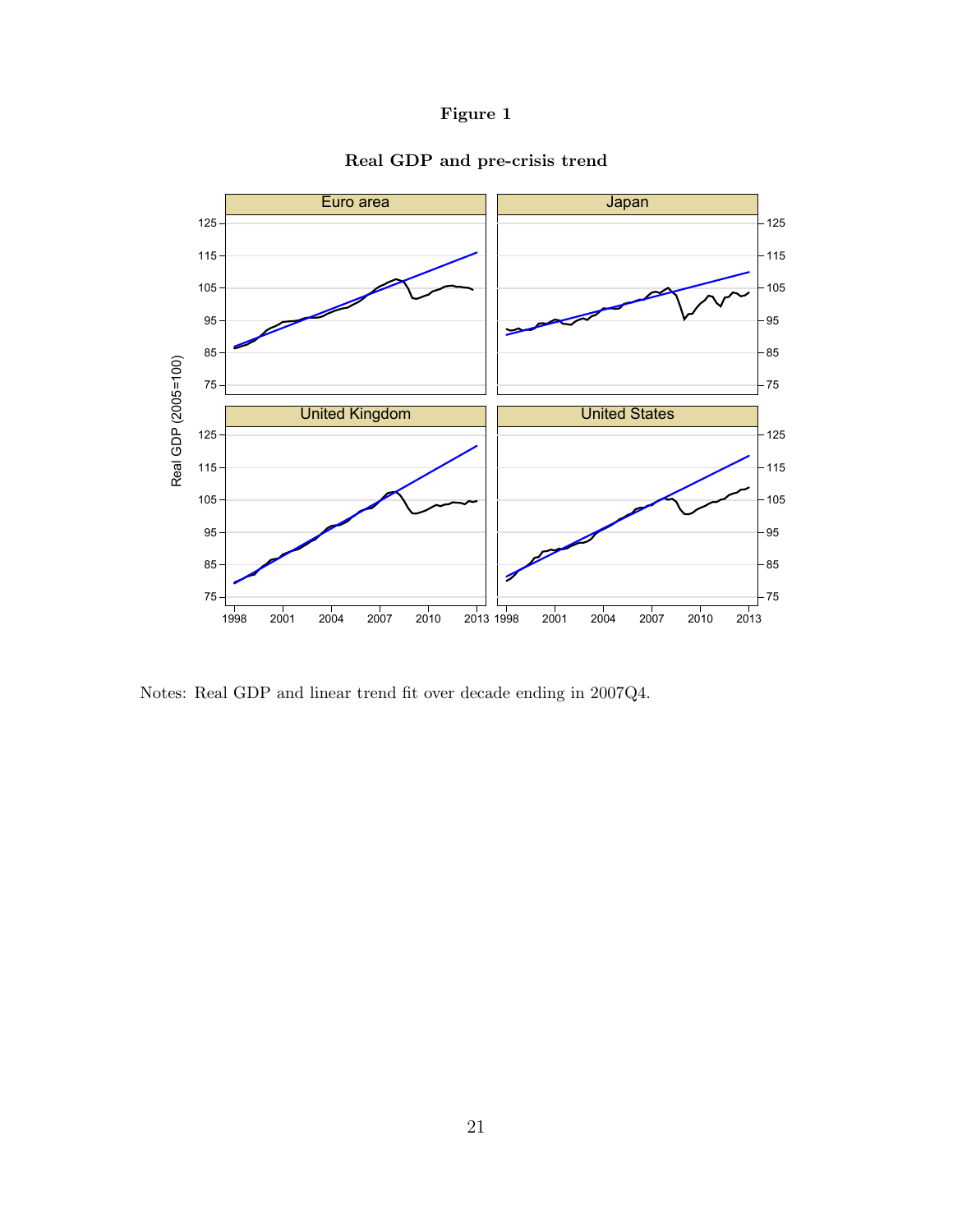



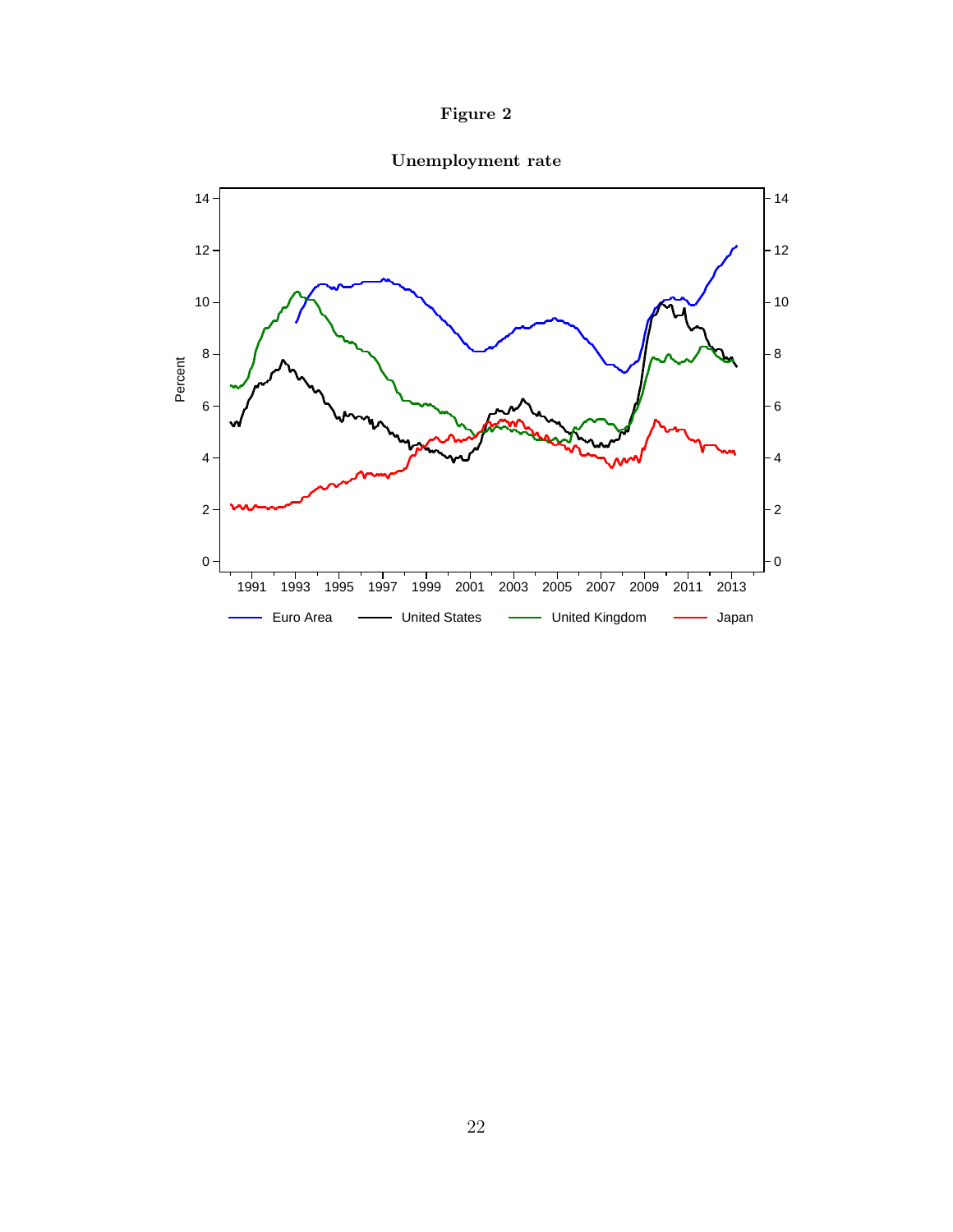



Real-time vs Retrospective Output Gap Estimates

Notes: The Spring 2013 series shows the historical output gap estimates from the latest IMF WEO (Spring 2013). The real-time series shows, in each year, the output gap estimate from the IMF Spring WEO of that year.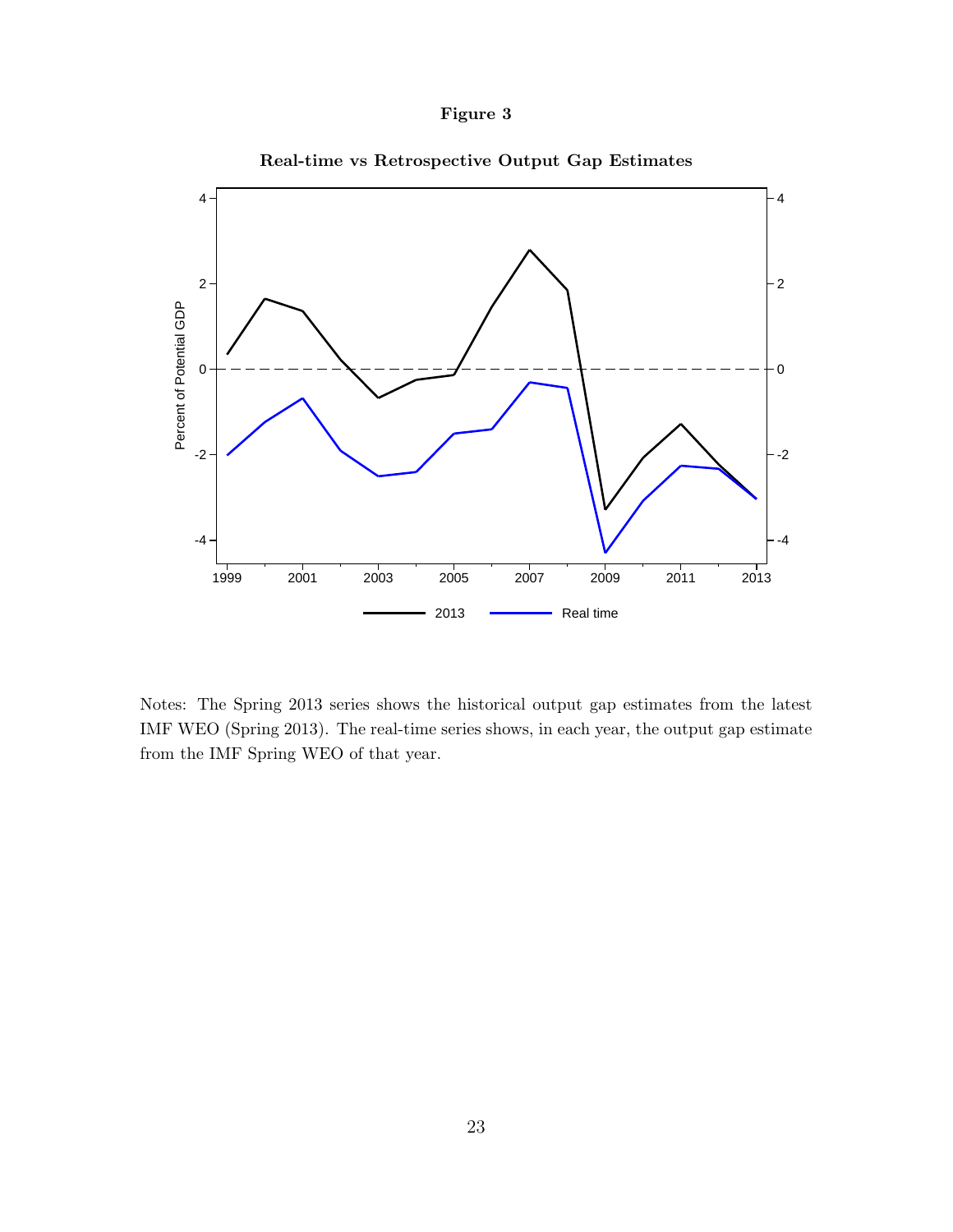



Notes: Gross debt as a percent of GDP, data and forecasts from IMF Spring 2013 WEO.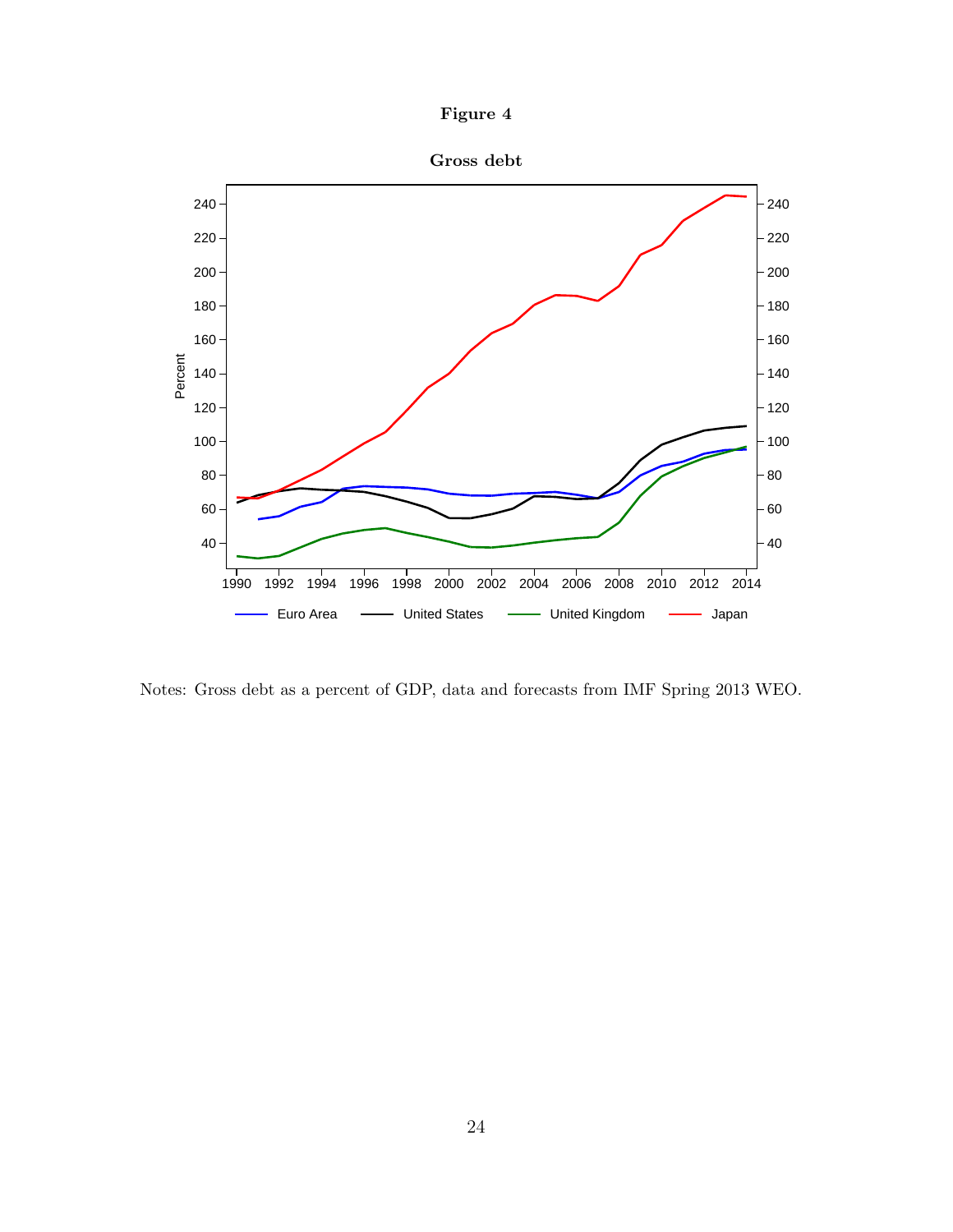



Notes: Net debt as a percent of GDP, data and forecasts from IMF Spring 2013 WEO.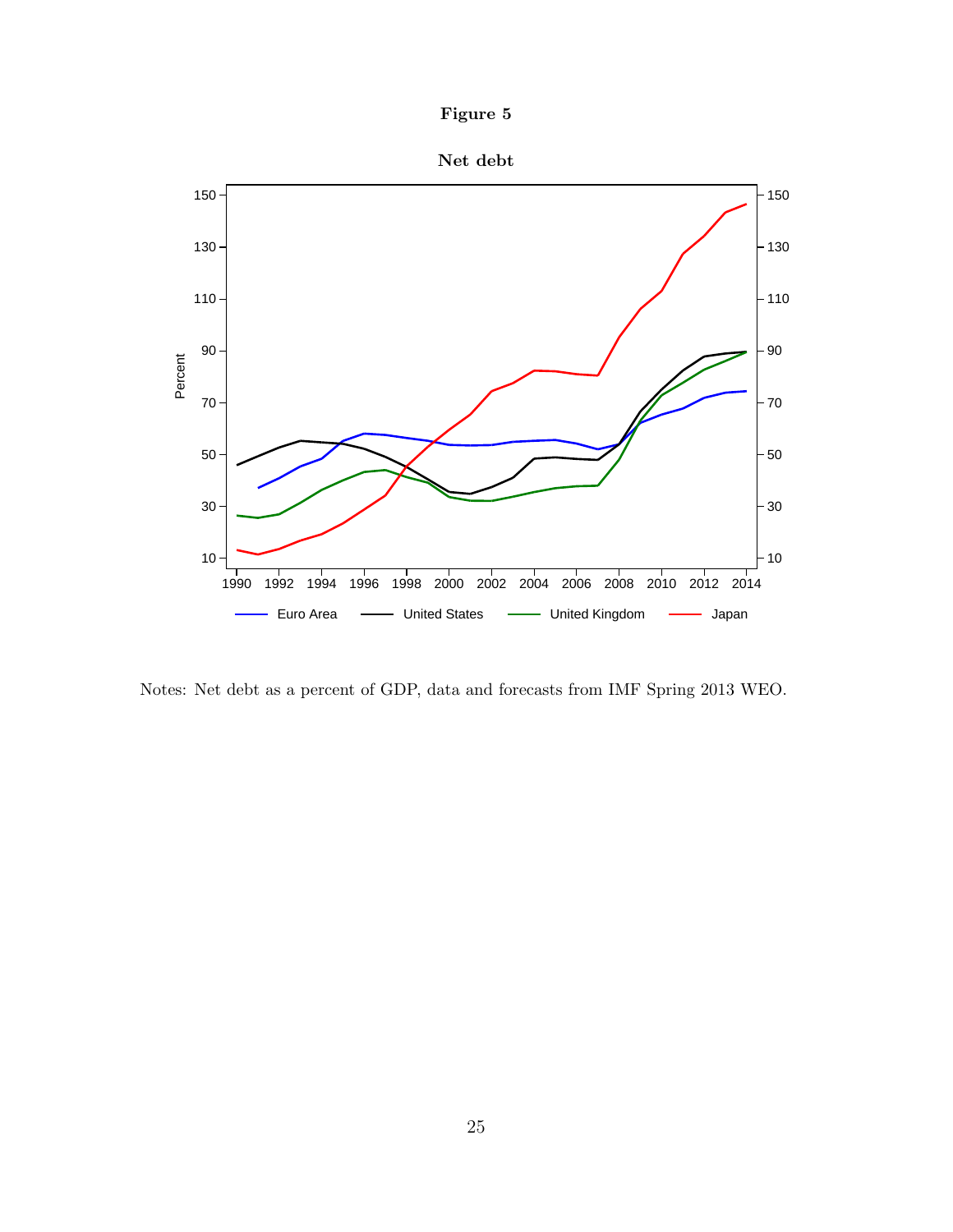



Notes: Gross debt as a percent of GDP, data and forecasts from IMF Spring 2013 WEO.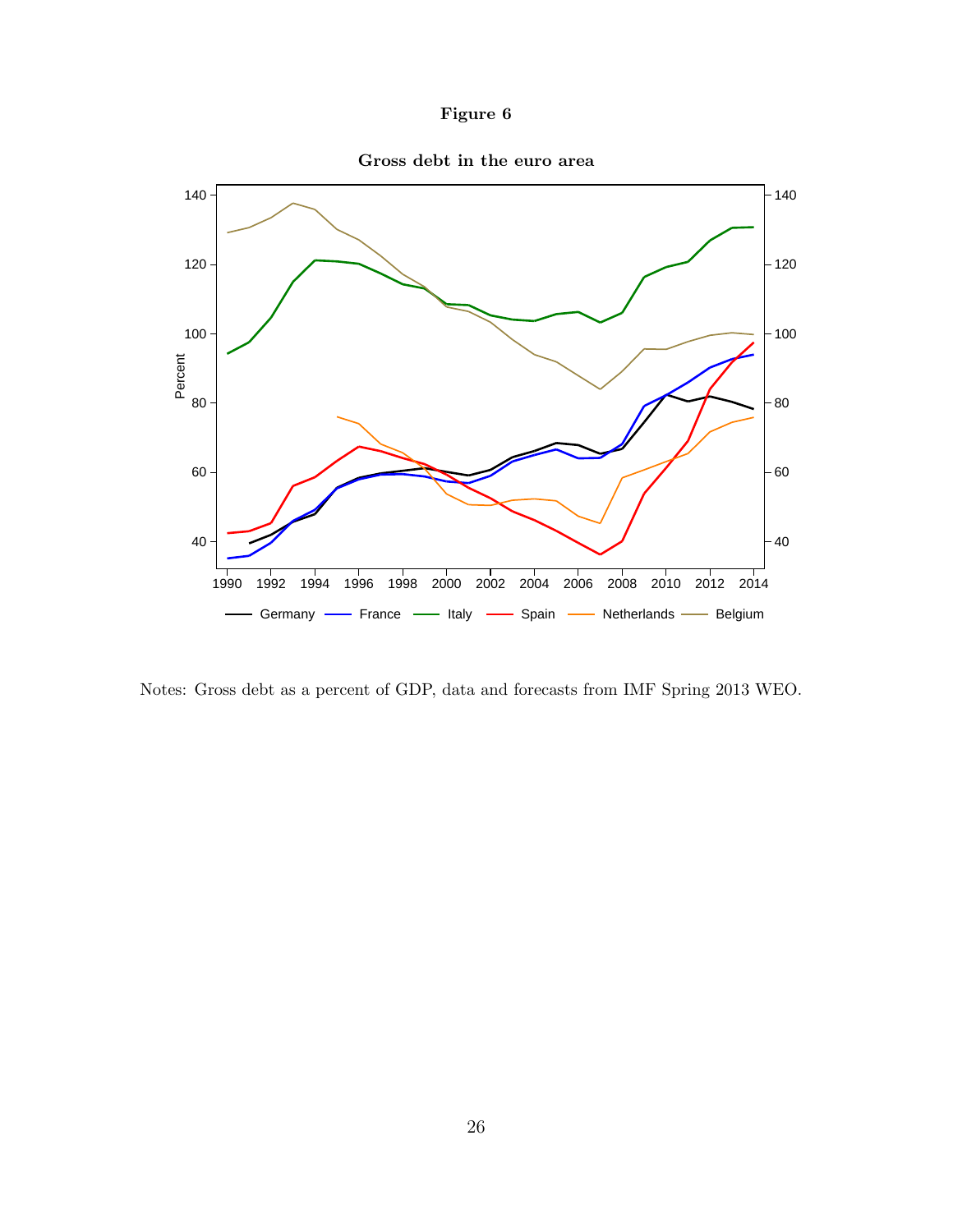



Ten-year government bond yields in the euro area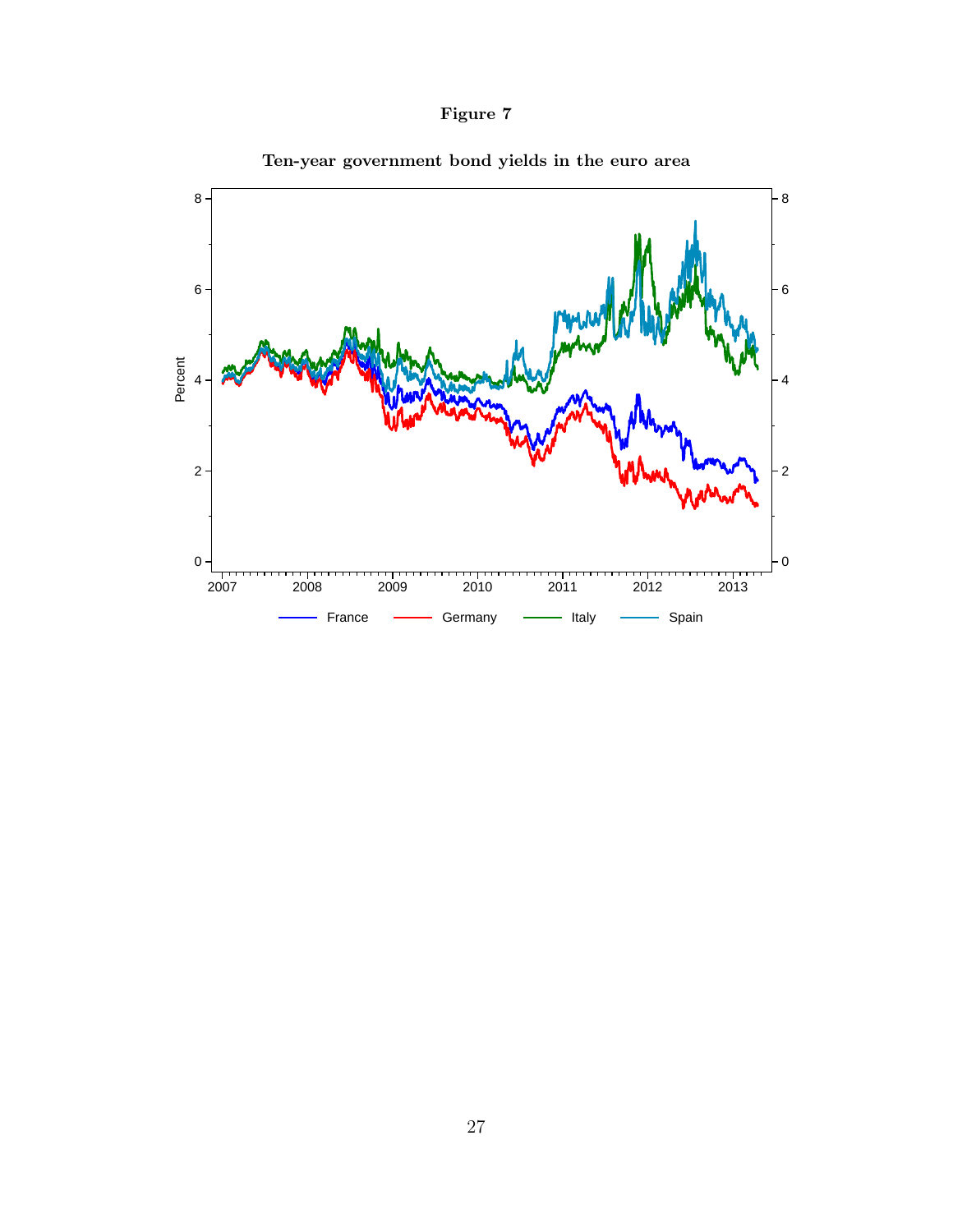#### Figure 8



#### Five-year CDS in the euro area

Notes: Vertical lines denote ECB policy announcements on SMP, LTRO and OMT.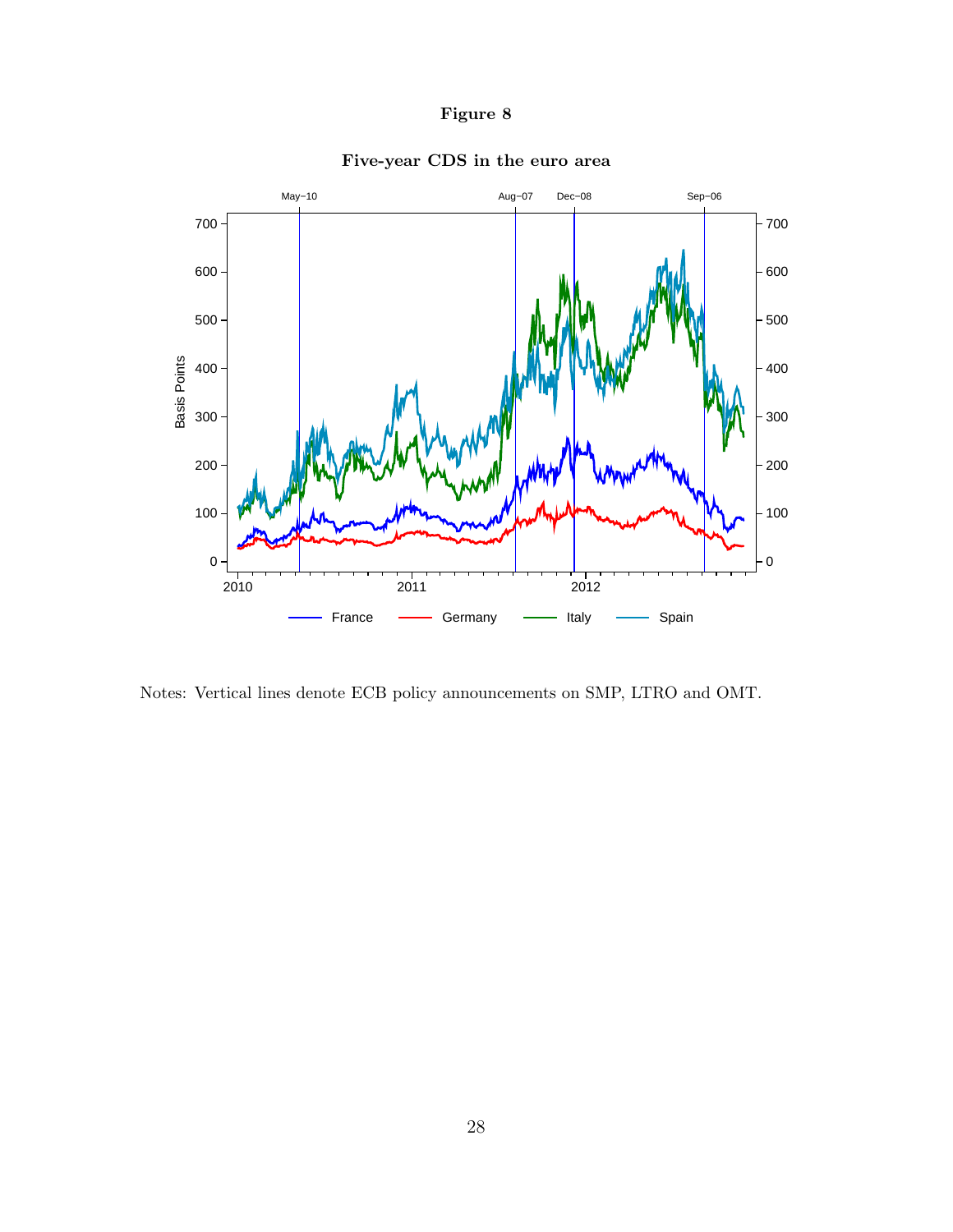## IMFS WORKING PAPER SERIES

#### Recent Issues

| 74 / 2013 | <b>Tilman Bletzinger</b><br><b>Volker Wieland</b>                               | Estimating the European Central Bank's<br>"Extended Period of Time"                                                                   |
|-----------|---------------------------------------------------------------------------------|---------------------------------------------------------------------------------------------------------------------------------------|
| 73 / 2013 | Tobias H. Tröger                                                                | The Single Supervisory Mechanism -<br>Panacea or Quack Banking Regulation?                                                            |
| 72 / 2013 | <b>Matthias Burgert</b><br>Sebastian Schmidt                                    | Dealing with a Liquidity Trap when<br><b>Government Debt Matters:</b><br>Optimal Time-Consistent Monetary and<br><b>Fiscal Policy</b> |
| 71 / 2013 | Helmut Siekmann<br><b>Volker Wieland</b>                                        | The European Central Bank's Outright<br>Monetary Transactions and the Federal<br><b>Constitutional Court of Germany</b>               |
| 70 / 2013 | Elena Afanasyeva                                                                | <b>Atypical Behavior of Credit:</b><br>Evidence from a Monetary VAR                                                                   |
| 69 / 2013 | Tobias H. Tröger                                                                | Konzernverantwortung in der<br>aufsichtsunterworfenen Finanzbranche                                                                   |
| 68 / 2013 | John F. Cogan<br>John B. Taylor<br><b>Volker Wieland</b><br><b>Maik Wolters</b> | Fiscal Consolidation Strategy: An Update<br>for the Budget Reform Proposal of March<br>2013                                           |
| 67 / 2012 | Otmar Issing<br><b>Volker Wieland</b>                                           | Monetary Theory and Monetary Policy:<br>Reflections on the Development over the<br>last 150 Years                                     |
| 66 / 2012 | John B. Taylor<br><b>Volker Wieland</b>                                         | Surprising Comparative Properties of<br>Monetary Models: Results from a new<br>Model Database                                         |
| 65 / 2012 | Helmut Siekmann                                                                 | Missachtung rechtlicher Vorgaben des<br>AEUV durch die Mitgliedstaaten und die<br>EZB in der Schuldenkrise                            |
| 64 / 2012 | <b>Helmut Siekmann</b>                                                          | Die Legende von der<br>verfassungsrechtlichen Sonderstellung des<br>"anonymen" Kapitaleigentums                                       |
| 63 / 2012 | Guenter W. Beck<br>Kirstin Hubrich<br>Massimiliano Marcellino                   | On the Importance of Sectoral and<br><b>Regional Shocks for Price Setting</b>                                                         |
| 62 / 2012 | <b>Volker Wieland</b><br>Maik H. Wolters                                        | Forecasting and Policy Making                                                                                                         |